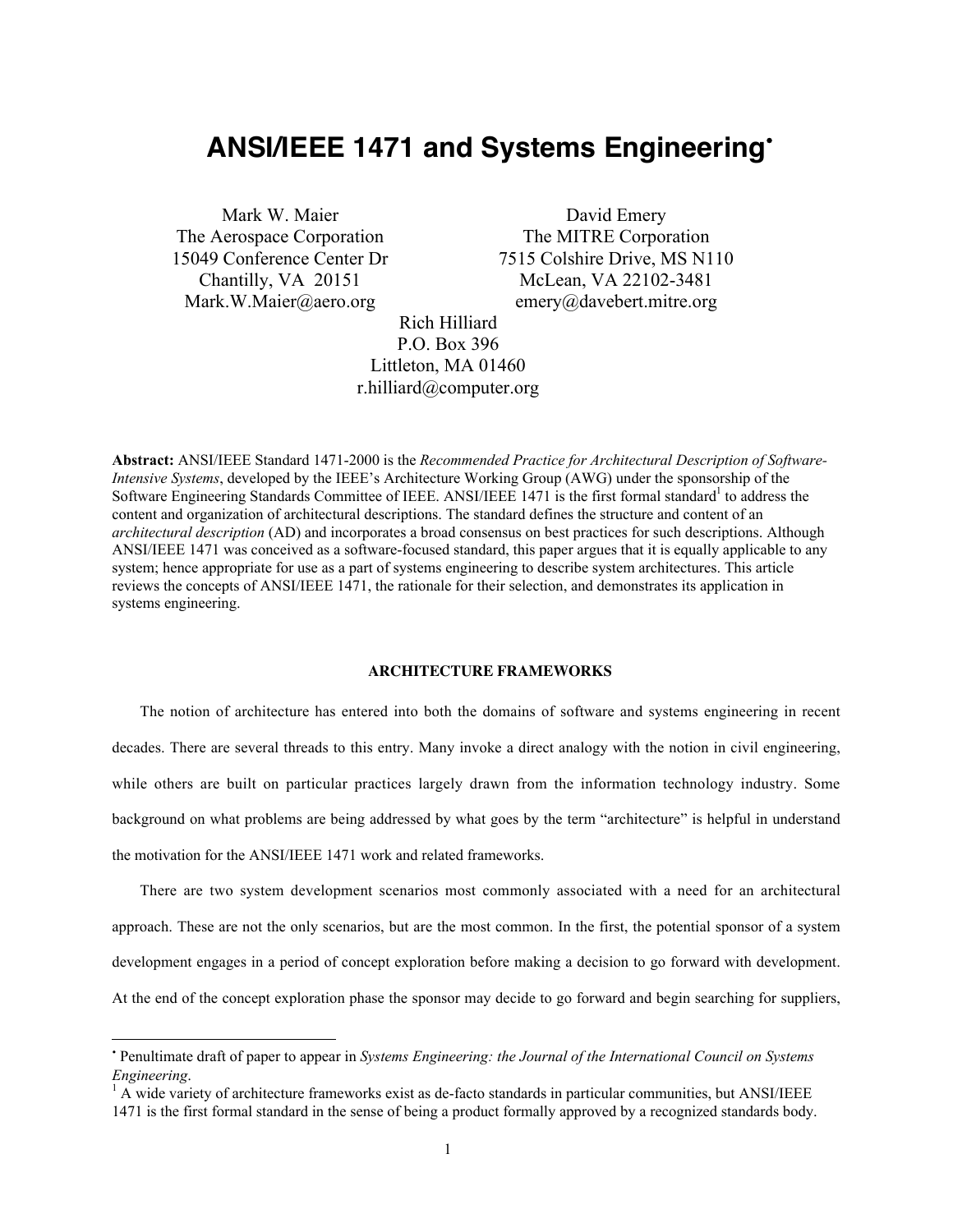may decide to abandon the project, or may decide to greatly refocus the effort and explore entirely different concepts. To support this decision, the sponsor needs a package of integrated information that spans objectives or requirements, major physical or non-physical components and their interfaces, alternative development strategies, cost estimates, and revenue or utility estimates. The level of detail or fidelity of these various elements must be sufficient so that the sponsor can make a decision at acceptable risk, but will normally contain far less detail that will eventually be developed by the supplier.

In the second scenario, a system-of-systems integrator has oversight responsibility for a number of systems at various stages of development, from operational to still hypothetical. The integrator's primary concern is that the collection of systems will jointly operate to produce desirable attributes (e.g. interoperable data exchange, more rapid response, greater reliability than any individual component system, reduced total cost). The integrator does not have full control over the collection of systems, but is able to impose some set of constraints on their development, structure, or operation to achieve his overall objectives. As in the first scenario, the responsible person requires an integrated package of information that spans multiple aspects, including objectives (usually in terms of the attributes of the collection as a whole), design features of the members of the collection, shared interfaces, development timelines, and other aspects. The level of detail required in this integrated description is once again much less than is relevant to the detailed development of each individual system in the collection, but must be sufficient to allow the responsible party to make oversight decisions in constraining the component systems.

Some authors have argued that these scenarios involve features of practice that are directly analogous to how a traditional civil architect works, and that lessons from that civil practice can be carried over to complex, hightechnology system developments (see [Rechtin, 1991] and [Maier-Rechtin, 2000] for detailed arguments to this effect. Others, for example [Bass, et al., 1997], make similar arguments with less direct appeal to the civil architecture analogy. An essential feature of the two scenarios is that the decision maker requires a systems engineering description that is integrated across multiple aspects or views and whose consistency and completeness criteria are focused on decisions well above the level of detailed development.

Consider, under scenario one, a sponsor contemplating the development of a new satellite communications system. The decision to go-ahead will be determined by whether the expected benefit-to-cost ratio is acceptable and the uncertainty in returns and cost is within some risk tolerance of the sponsor. Being able to make that estimation is does not require the depth of understanding of requirements, or other design elements, that would be appropriate for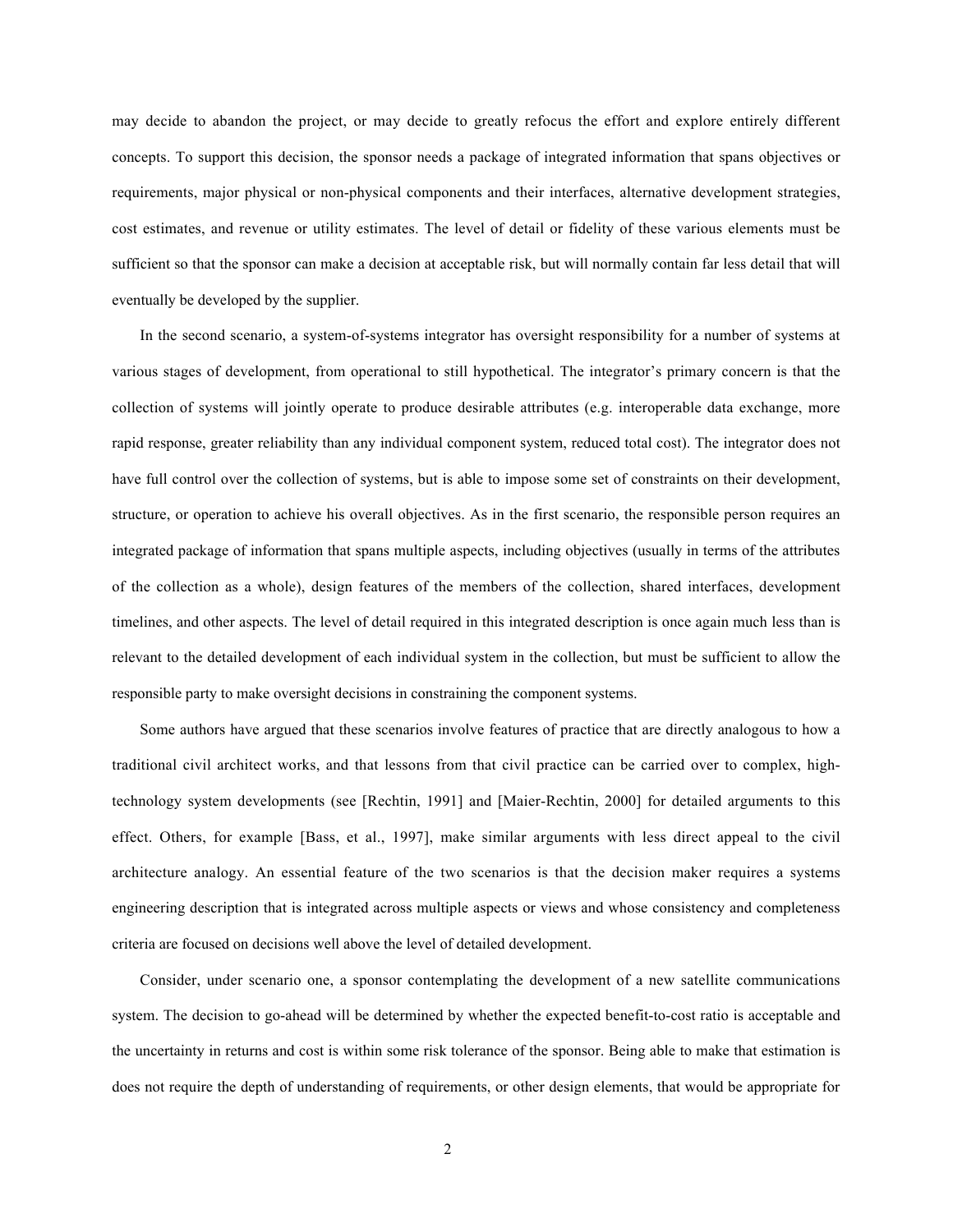contracting with a supplier, or authorizing full scale development, or making a launch decision. But, that go-ahead decision does require integrated information across the fields of requirements (in business or operational terms), physical design, cost, and other programmatics. We refer to the integrated package of information as an "architecture description."

Because of the importance and frequency of such decisions, there have been a number of attempts to codify the notions of architecture and architecture description. We will refer to such attempts as "architecture frameworks" for purposes of discussion and comparison. An *architecture framework* is characterized by one or more of the following ingredients:

I-1: a definition of the term *architecture*, possibly with conditions on its use (e.g., scope of applicability, intended purpose);

I-2: a conceptual framework explicating key concepts and terms pertaining to architecture, sometimes explicitly separating the notions of *architecture* from *architecture description* and sometimes leaving the distinction implicit; I-3: an approach to describing architectures, typically by placing minimum conditions on those descriptions; I-4: architectural methods, perhaps including an operational concept of how architectural descriptions are created, analyzed, interpreted, and realized; and

I-5: a theory of how architecture and architectural descriptions fit into the larger context.

Not every architecture framework will manifest all of these ingredients, nor be required to for our purposes. Rather, one would start with (I-1) and look for work that defines *architecture*, then follow that work to see what other ingredients might be present. We have characterized architecture framework in this somewhat open-ended way for a very particular purpose: to allow some basis for comparison and understanding of architectural concepts across a wide range of work. In particular, across the fields of software and systems engineering, in a way that will hopefully permit increased understanding. In the remainder of this section we will briefly explain these ingredients. In the next section, we will introduce ANSI/IEEE 1471 with special reference to it as an architectural framework. In the following section, we will compare a number of architectural frameworks.

There are a number of definitions of the term "architecture" in the literature (I-1). The minimum expectation we have for an architectural framework is that it includes some definition of this term. We will discuss several below. The choice of definition will obviously have implications for all other aspects of the framework.

A conceptual framework (I-2) captures the key concepts and terms of interest, their definitions and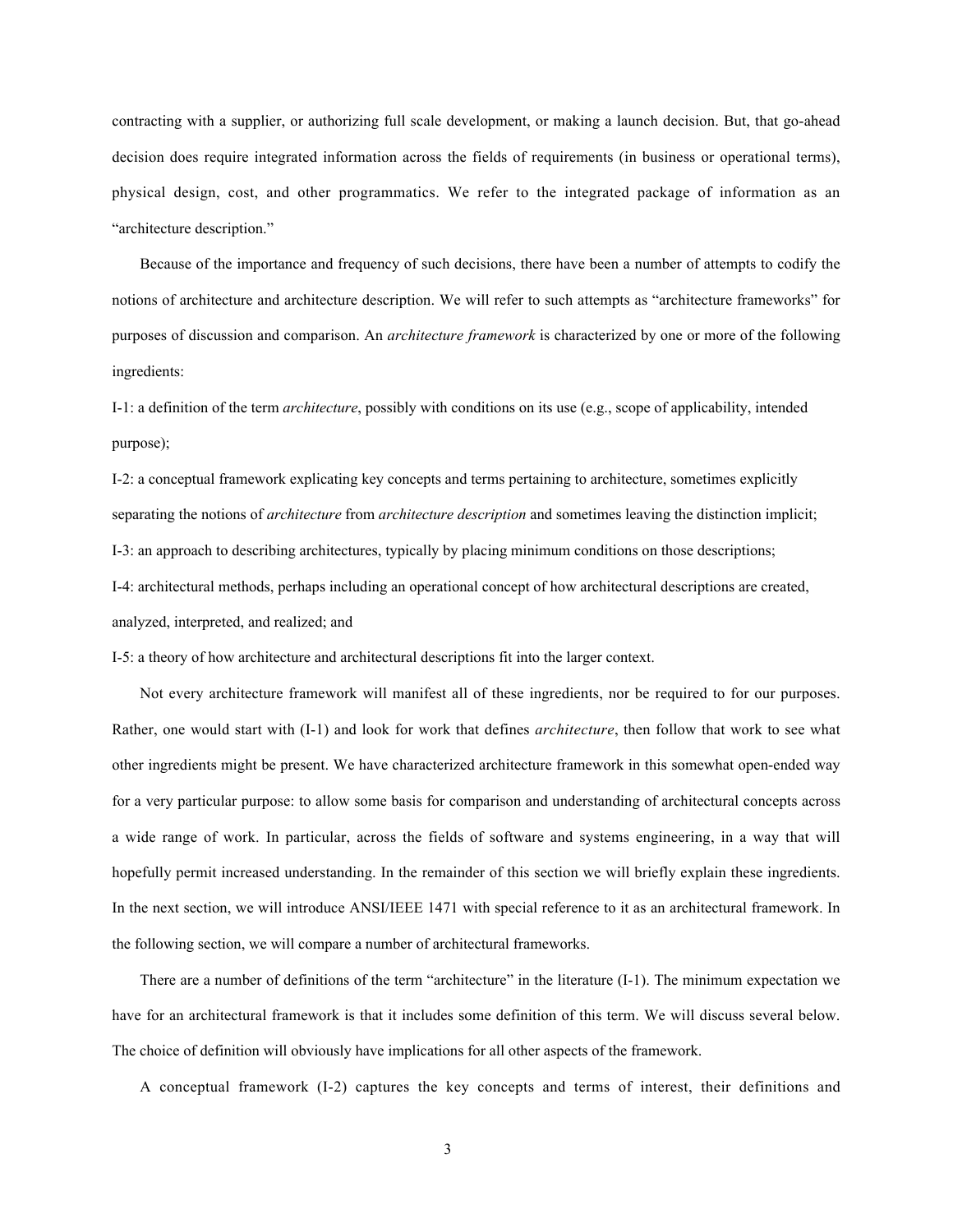interrelationships. The extent of the conceptual framework determines the scope of the architectural framework. A conceptual framework may be as simple as a glossary of definitions, or a model of concept their properties and relationships, or a formal ontology.

Architectural frameworks of interest have typically been created for practical use. A key element of such frameworks will be techniques for describing architectures (I-3). Not all frameworks explicitly separate the two concepts of architecture and architecture description, although they all do at least implicitly. Such frameworks will have some notion of architectural description (AD) as an artifact, and will address such questions as, *What constitutes an AD? What should an AD be about?* etc. The approach to description bridges the potential gap between the theoretical (I-1, I-2) and practical (I-4, I-5) ingredients of an architectural framework.

Beyond an approach to architectural description, some frameworks establish methods to assist in the creation, use, analysis, interpretation and realization of architectural descriptions (I-4).

Lastly, some frameworks take a broader view of architecture, based on their scope of the term, to capture how architecture fits into a wider context of use (I-5). This context may include an overall approach to systems development and change processes, the relations of architectural methods to life cycles, other processes and methods, and the relation of architectural descriptions to other artifacts (such as requirements or designs).

## **ANSI/IEEE 1471**

## **Background**

ANSI/IEEE 1471, the IEEE *Recommended Practice for Architectural Description of Software-Intensive Systems* [ANSI/IEEE, 2000] was developed in response to the recent and widespread interest in software architecture and the emergence of common practices in that field which could be standardized. The standard was produced between 1995 and 1998 by a group of approximately thirty participants, and over 150 international reviewers. It went to ballot in 1999 and was approved by the IEEE Standards Board in September of 2000. The ANSI Board of Standards approved its use as an American National Standard in 2001.

When IEEE initiated development of IEEE 1471, there were four stated goals for the standard [Ellis, et. al 1996]:

1. Focus on architectural practices for software-intensive systems without precluding more general systems whenever possible. *Software-intensive systems* includes computer-based systems ranging over software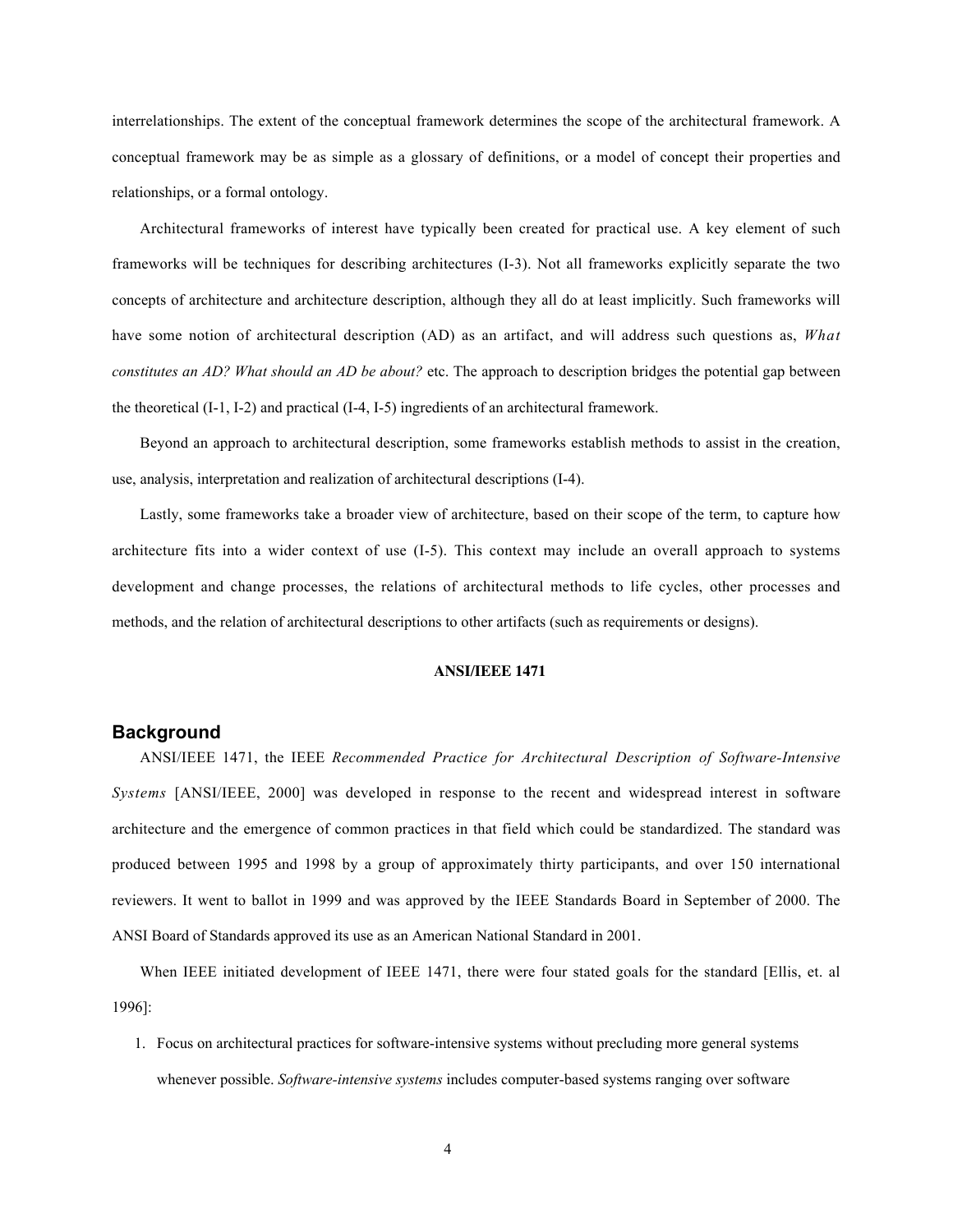applications, information systems, embedded systems, systems-of-systems, product lines and product families, i.e., any system where software plays a substantial role in the development, operation, or evolution of a system.

- 2. Establish a framework and vocabulary for architectural concepts.
- 3. Identify and promulgate sound architectural practices.
- 4. Choose elements to standardize that will facilitate the continued evolution of architectural practices and technologies.

ANSI/IEEE 1471 was written at a time when there was significant active investigation into software architecture. A good reference to related work of the period is [Bass, *et al.*, 1997]. More recent work in software architecture incorporates many of the core ideas of ANSI/IEEE 1471, in particular the use of multiple views and the abstraction of views into *viewpoints*: templates reusable across multiple description instances [Clements, *et al.* 2002]].

As a framework, ANSI/IEEE 1471 defines *architecture* (I-1), presents a conceptual framework (I-2) and embodies a theory and practice of architectural descriptions (I-3) based on that conceptual framework. Within the standard itself, the conceptual framework is introduced via a class diagram (see figure 1). Various elements of the conceptual framework will be detailed in the remainder of this section.

ANSI/IEEE 1471 does not incorporate or require specific architectural methods (I-4). It was designed to be *method-neutral*, and therefore intended to be useful with both existing architectural methods [e.g., Kruchten, 1995], and serve as a foundation for new methods. Similarly, ANSI/IEEE 1471 does not assume or prescribe the life cycle context within which concepts of architecture are to be applied (I-5). Therefore it is *process-neutral*, and may be applied within various system life cycles.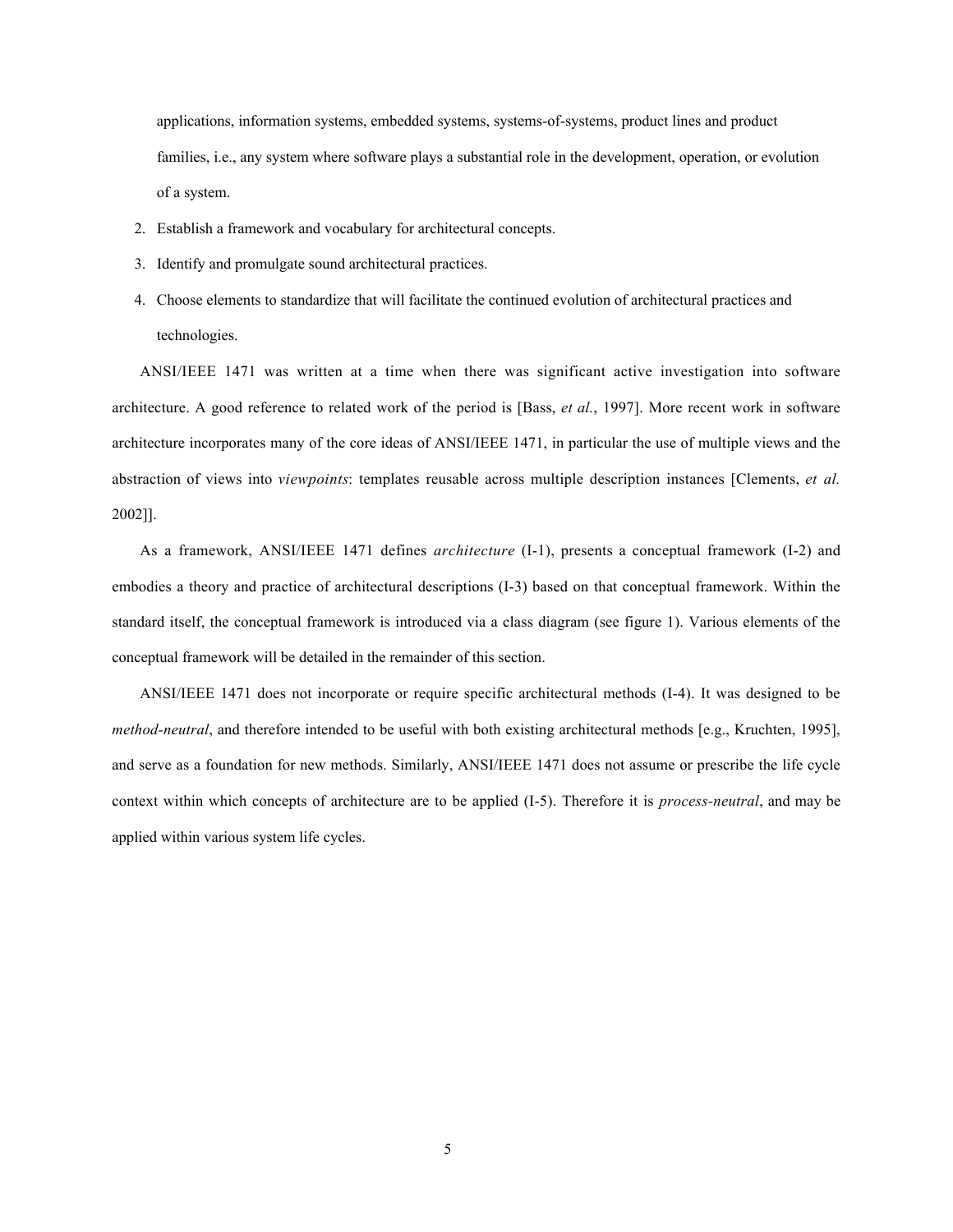

**Figure 1: The ANSI/IEEE 1471 conceptual framework expressed as a UML class diagram**

## **Defining "Architecture"**

In ANSI/IEEE 1471, an architecture is an attribute (admittedly, a very complex attribute) of a system. The focus of ANSI/IEEE 1471 is architectural description rather than architecture. That is, it is about architectural blueprints rather than architectural style, but one has to have some understanding of what architecture is to be able to standardize conventions for its description. Broadly speaking, the architecture of a system is that which is essential or unifying about a system. It is that set of system attributes that largely determines the system's value, cost, and risk. The definition in ANSI/IEEE 1471 is:

**architecture**. the fundamental organization of a system embodied in its components, their relationships to each other and to the environment and the principles guiding its design and evolution.

There are several key ideas in this definition. First, architecture is a *conceptual* attribute of a system—its fundamental organization. By this definition, a system *always* has an architecture, whether or not somebody has taken the trouble to write it down, whereas an architectural description, as a concrete artifact representing an architecture, may or may not exist. Therefore, the architectural description is not the architecture; it is a description of something that is fundamentally conceptual, following the common understanding in the civil building world. If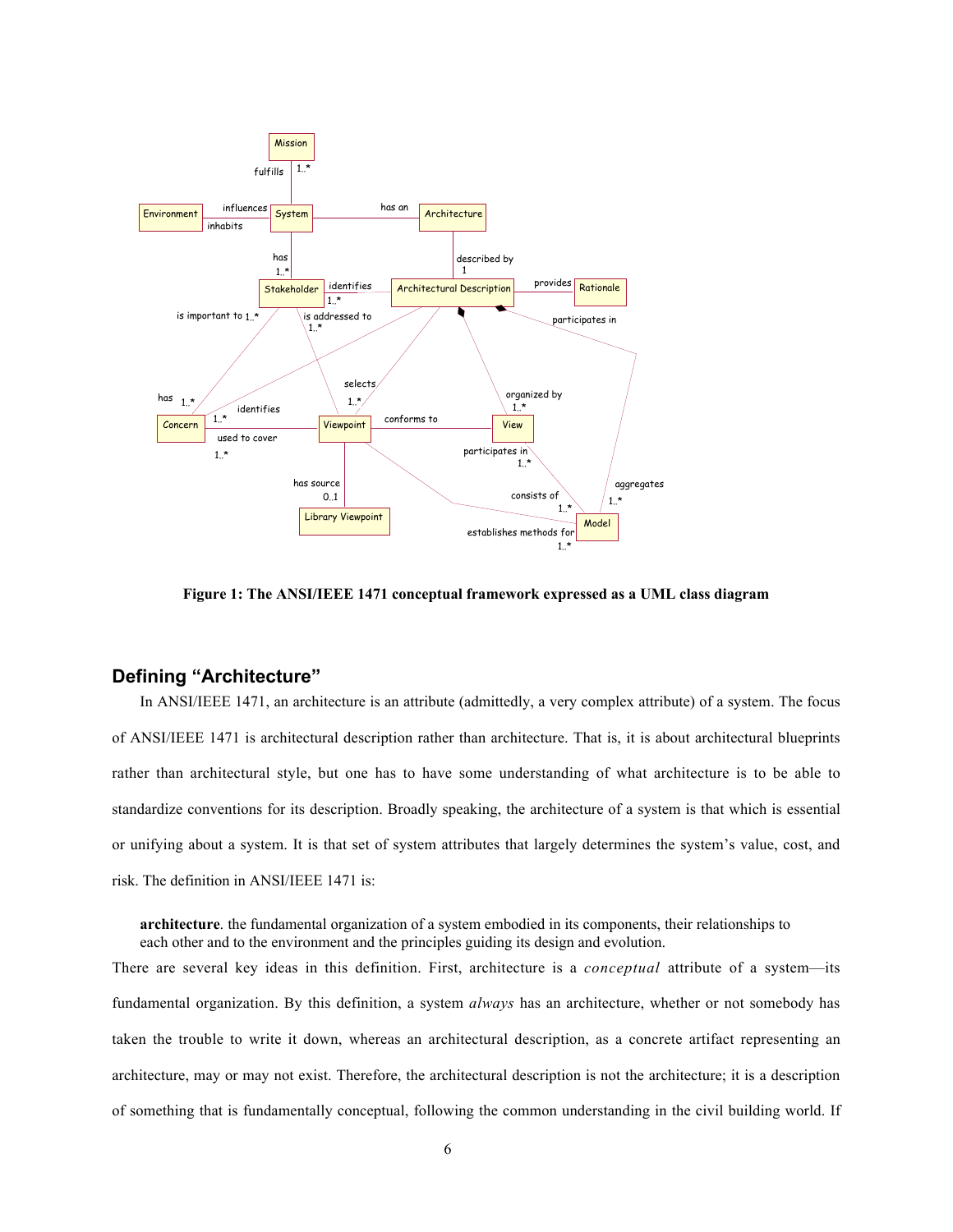we asked five architects to write down an architectural description of the same pre-existing building without collaborating, we would not expect to get back five identical descriptions. Each might choose different techniques and emphasize different points, but it would be clear they were describing the same building. Thus architectural descriptions can vary even when the fundamental property, the architecture, remains the same. Second, architecture embodies "fundamental" things about a system. Here we mean "fundamental" in the sense of an abstraction of things that are important about the system as a whole. We cannot know what is fundamental about a system without knowing *fundamental to whom?* Therefore "fundamental" must be interpreted in the context established by the stakeholders of the system. Third, an architecture is to be understood in context, not in isolation. To understand a system's most fundamental characteristics (i.e., its architecture) we must understand how the system relates to and is embedded in its environment. This definition of architecture is motivated by the case of civil architecture: an architecture is articulated from the viewpoints of its stakeholders, their interests determine its fitness for purpose, and this is all to be understood in its environmental context.

## **Scope of ANSI/IEEE 1471**

ANSI/IEEE 1471 sets requirements for *architectural descriptions* (AD), which are defined as documents produced to describe a system's architecture. In this sense ANSI/IEEE 1471 is similar to a standard for blueprints. It defines the equivalent of symbology and drawing conventions, but does not define the full range of drawings needed for an adequate description of any particular system. The most important elements of ANSI/IEEE 1471 are as follows:

- 1. A normative set of definitions for terms including: architecture (I-1), architectural description, architectural stakeholder, architectural concern, architectural view, and architectural viewpoint (I-2);
- 2. A separation of the concepts of "architecture" and "architectural description" to facilitate separating standards for how architectures are described (analogous to blueprint standards) from standards on how systems should be constructed (analogous to building codes or zoning laws) (I-3);
- 3. A conceptual framework for how these concepts are implemented in the context of the many uses of architectural descriptions (I-2); and
- 4. A set of normative requirements on the elements of an architectural description of a system and the relationships among those elements, including a notion of conformance for well-formed architectural descriptions (I-2, I-3).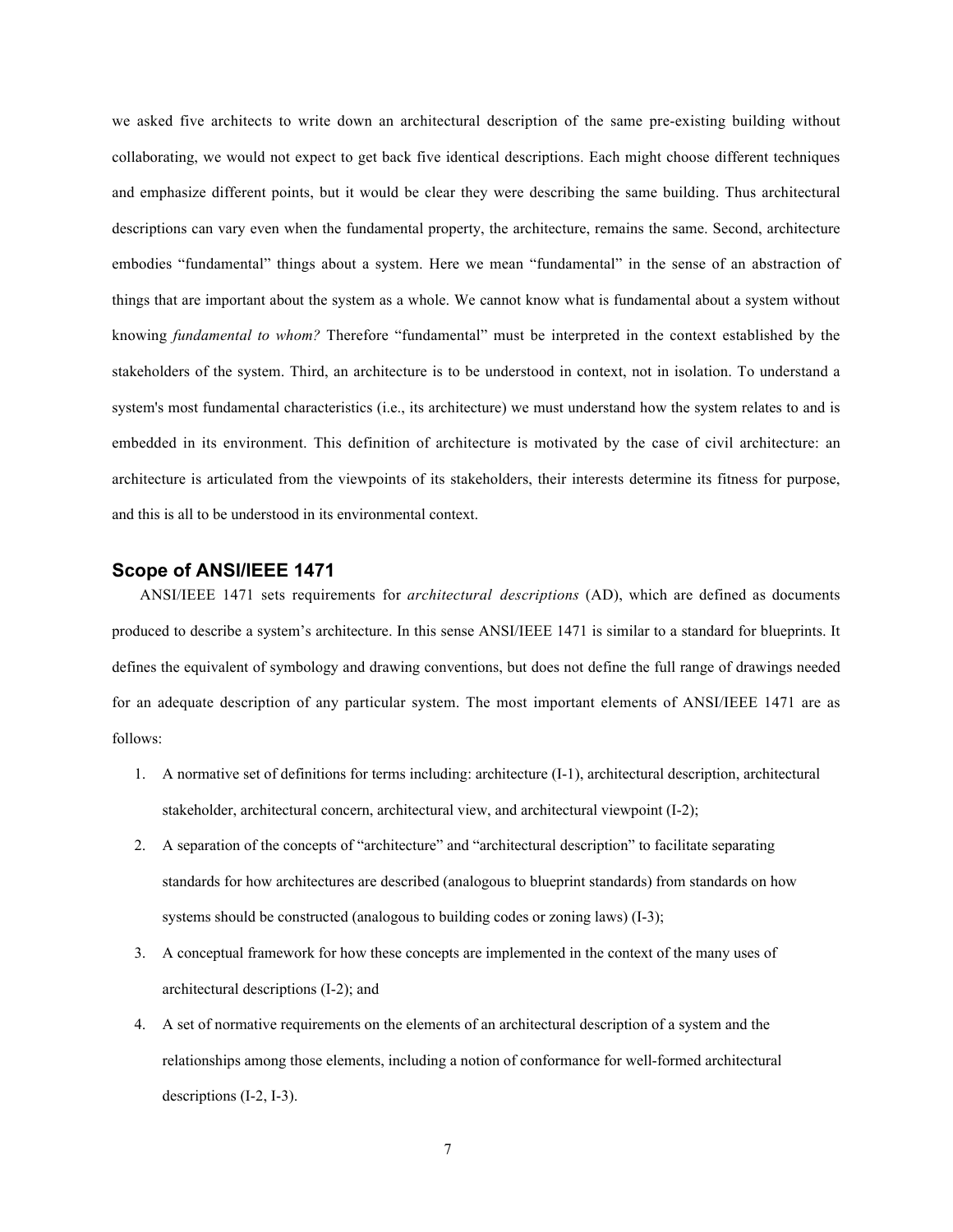ANSI/IEEE 1471's conceptual framework is described in the next section. Its normative content (requirements on ADs) is presented in the following section.

## **Conceptual Framework**

This section defines some of the key elements of the ANSI/IEEE conceptual framework. The elements we discuss are architectural stakeholders and concerns, architectural views and viewpoints.

#### **Stakeholders and Concerns**

ANSI/IEEE 1471 includes a system's stakeholders and their architectural concerns as fundamental elements in an architectural description.

*Stakeholders* are those individuals, groups and organizations with some architectural interest in the system [Gacek *et al.*]. ANSI/IEEE 1471 requires that an architectural description identify the stakeholders for the system under description and document those stakeholders as a part of the architectural description of that system. In addition, ANSI/IEEE 1471 requires a particular set of stakeholders to be considered during the identification of stakeholders. The architect must consider as stakeholders: users, acquirers, developers, and maintainers of the system. This set was kept small in the spirit of making required only those elements on which there was broad agreement. For systems engineering use, this set needs to be taken metaphorically (see *Architecture in Systems Engineering*, below).

An *architectural concern* is a topic of interest to one or more stakeholders pertaining to the architecture. In ANSI/IEEE 1471, concerns are simply things the stakeholders care about, the things that allow the system to have value to its stakeholders, or those attributes of the system that affect their willingness to engage in its development. Concerns may pertain to the system's operations, its development or other aspects of the system in its context. Concerns may be requirements-oriented or design-oriented. Concerns may take the form of requirements, user needs, wants or desires or design constraints. Concerns may be fine-grained (e.g., *Does this architecture allow the system to meet requirement R1.4.5?*) or coarse-grained (e.g., *Does this architecture have an approach to faulttolerance?*). There is a growing body of work on "concern-oriented" approaches to software architecture (see for overview, [Kandé, 2003]); some of these approaches will be equally applicable to systems engineering.

#### **Views, Viewpoints, and Architectures**

Another fundamental tenet of ANSI/IEEE 1471 is that an architectural description is organized into *multiple architectural views*. This follows both conventional civil architecture practice and emerging approaches in the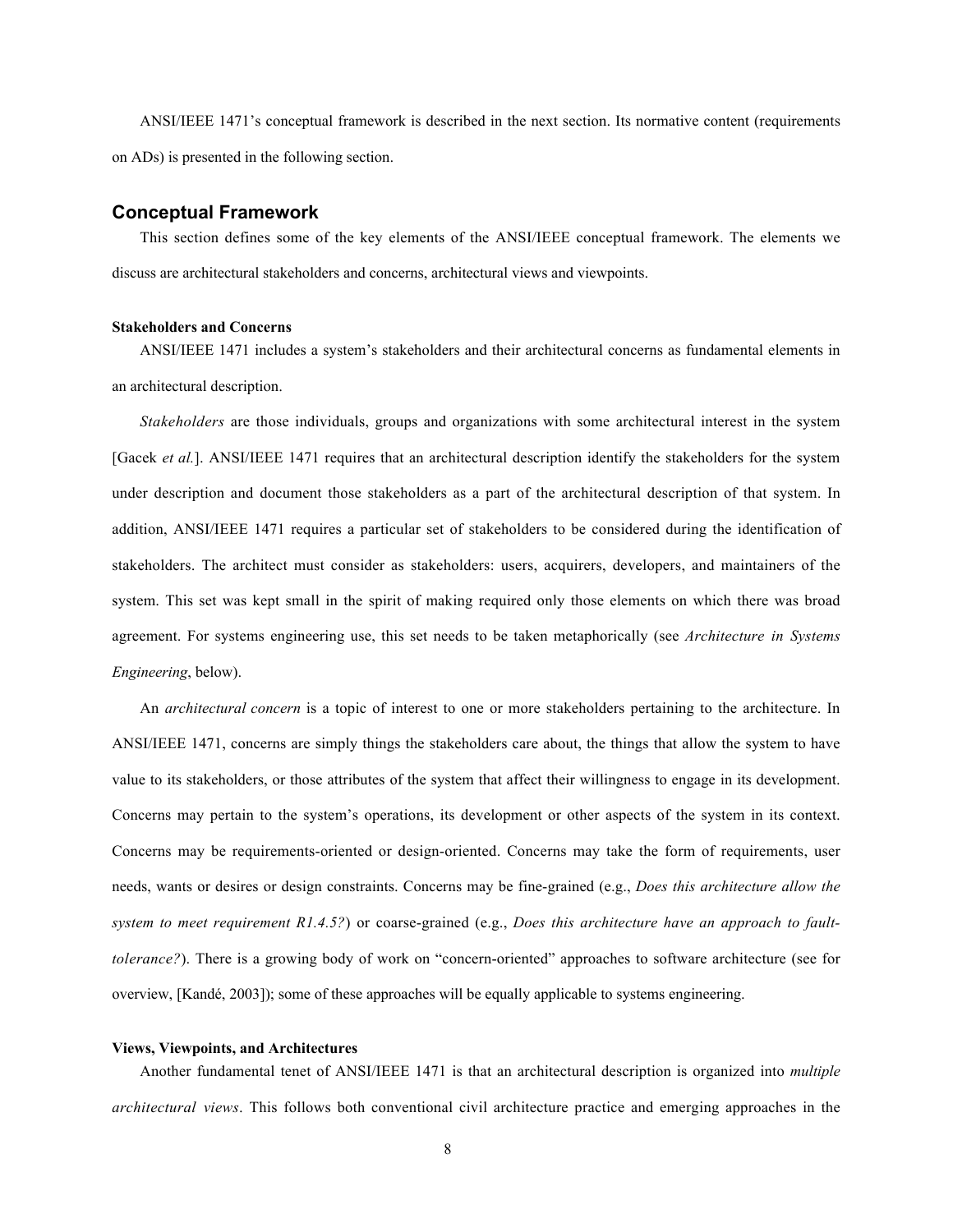software and system engineering communities. The rationale for this practice, codified in ANSI/IEEE 1471, is that an *architectural view* represents the architecture of the (whole) system with respect to a specified set of related architectural concerns. For example, a collection of structural models representing the whole system forms a structural view of that system. As noted above, architectural concerns originate with the stakeholders. If concerns are questions about the architecture, each architectural view is a model which answers some of those questions.

Each architectural view in an AD is defined relative to an *architectural viewpoint*. A viewpoint captures the rules for constructing and analyzing a particular kind of view. It is a template for a view and can be reused across many architectural descriptions.

A key decision within ANSI/IEEE 1471 is to separate the notion of view and viewpoint; both concepts are important to understanding architectural practice. The following physical examples may help to motivate the distinction. If one looks at the front of a chair and the front of a car one sees different things. A chair and a car are different objects, but both can be "viewed" from the front. ANSI/IEEE 1471 would call the concept of looking from the front the "viewpoint" and what one actually sees when looking at a particular object from the front the "front view." Thus, the viewpoint is *where one looks from*, the view is *what one sees*. This relationship is illustrated in Figure 2. It has been explored at greater length elsewhere [Maier, 1998].

Of course, for complex systems a "front view" is of little importance, instead views are used to capture the collection of models representing function, cost, or other key concerns. The concept is the same, though the modeling languages and inter-view relationships are much more sophisticated than in the physical, threedimensional example just given. Separating view and viewpoint is important when writing standards, defining architecture methods, and establishing enterprise architectures, although not essential if one's scope is simply the description of a single system.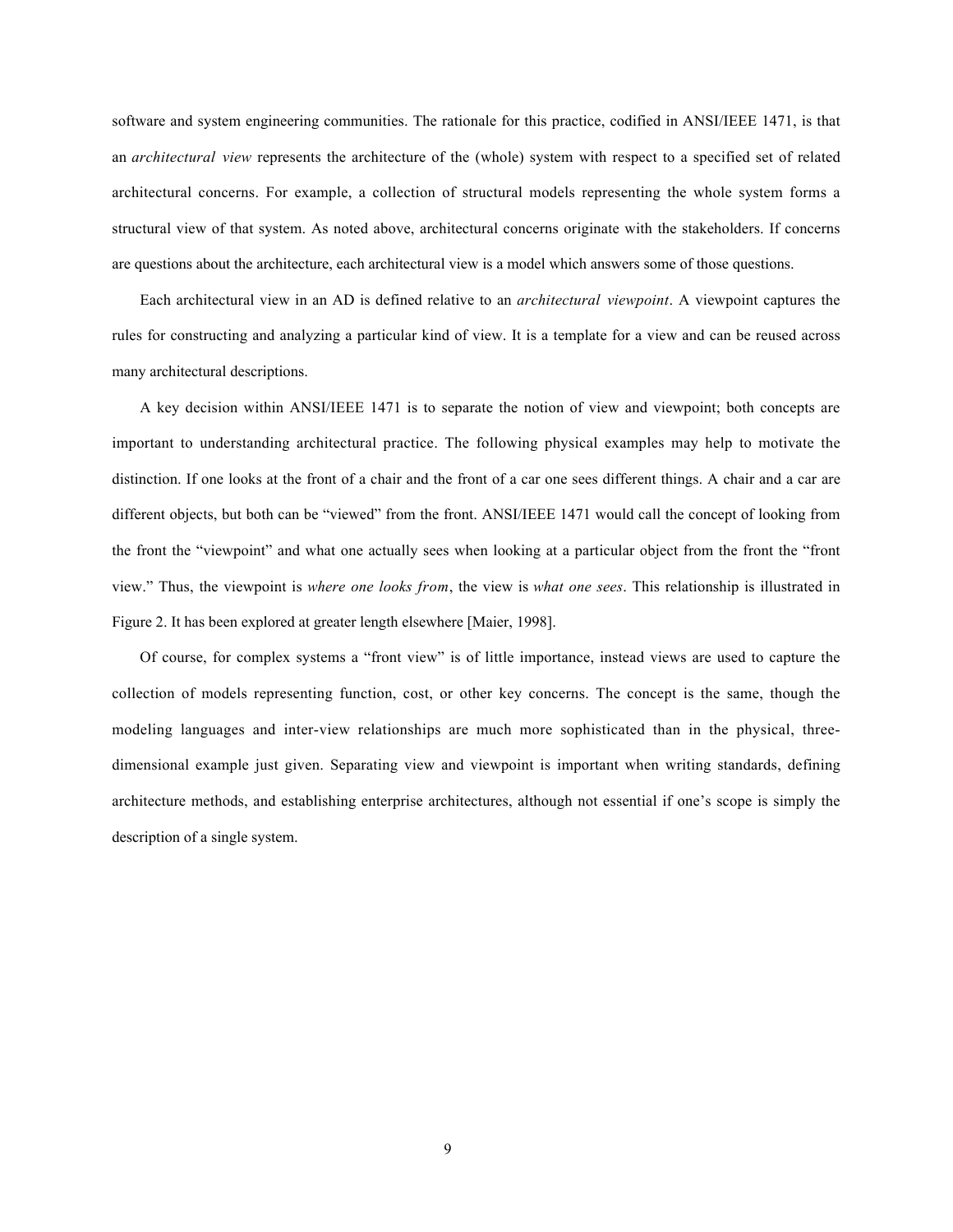

An early debate among the authors of ANSI/IEEE 1471 was what views should be required in an architectural description? At the time, there were several architectural methods (such as Kruchten's 4+1 view model [Kruchten, 1995]), that each espoused a specific set of views. A fundamental decision in ANSI/IEEE 1471 was not to require any specific views in an AD, leaving this decision to users of the standard, based on the particulars of their system, its domain, the architectural method to be used, conventional practices within their organization and other considerations. Instead, ANSI/IEEE 1471 allows—actually requires—architects to select viewpoints most appropriate to their application and then document those viewpoints as a part of the AD. While not making particular viewpoints mandatory, ANSI/IEEE 1471 imposes mandatory requirements on how they are chosen. This allows the flexibility that developers need while also adding a desired element of rigor to the structure of architecture descriptions.

This decision about "viewpoint freedom" has several consequences. First, it avoided otherwise irresolvable problems in establishing a consensus on which modeling techniques, notations or description languages should be required by the standard. Instead, the architect must identify which "viewpoint languages" are to be used in each view. Second, not freezing the standard on particular viewpoints appears to be consistent with the current state of architectural practice which exhibits a wide diversity of viewpoints. Perhaps in the future, it will be possible to narrow in on some of these. Third, it provides a means for architects to identify and select best practices from around the community. It is therefore an extensibility mechanism allowing architects a principled basis to use the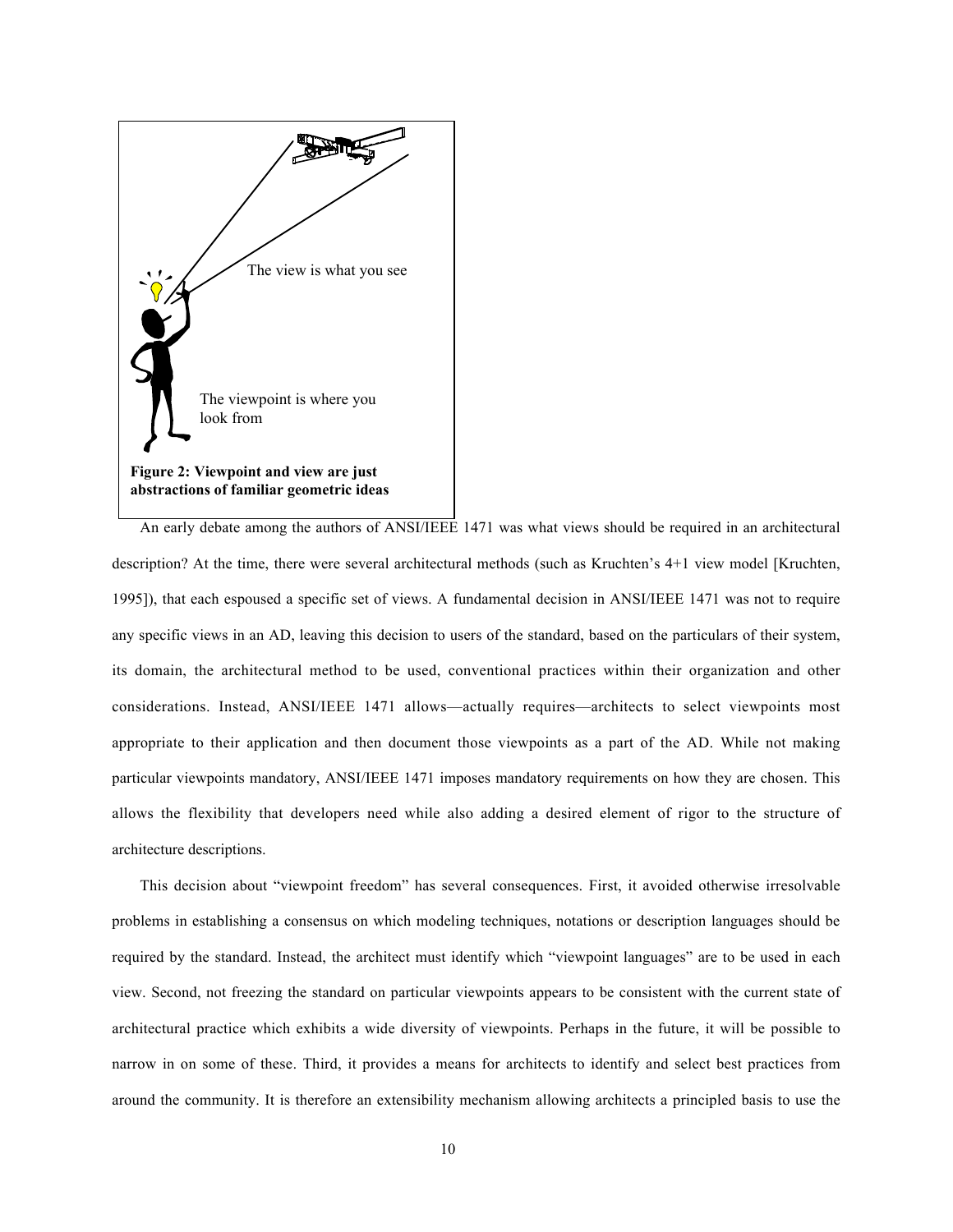best notations, methods and "analysis techniques indigenous to the various quality … communities" [Barbacci, *et al*.]. Fourth, it promotes good practices by linking viewpoint selection to outstanding architectural concerns. This is built into the requirements of ANSI/IEEE 1471: by requiring that stakeholders be explicitly identified for each architectural description, and that viewpoints that address those stakeholders' concerns be chosen for each description. [Hilliard, *et al.*, 1996]

The extensibility mechanism just described is not found in other architectural frameworks. The user of the standard is not constrained to specific viewpoint languages. Users are free to adopt other standards that specify viewpoints to be used by the user's organization, facilitating reuse of viewpoints across architectural descriptions and across organizations. Existing standards such as ISO RM-ODP, the C4ISR Architecture Framework, and the US DOD Architecture Framework can be accommodated this way, as described below. Extensibility is also a mechanism for advancement of the discipline. It provides a mechanism for codifying approaches, comparing them across methods, and advancing the state of the practice.

Finally, as we argue below, viewpoint freedom makes possible the standard's application to systems engineering. The broader nature of concerns common in systems engineering (e.g., physical properties, integration with diverse external systems, manufacturability) can be readily accommodated.

## **Using ANSI/IEEE 1471**

An architectural description *conforms* to ANSI/IEEE 1471 if it meets the requirements in clause 5 of the standard. These requirements include identifying the key stakeholders for the architecture, factoring the description into views, selecting well-defined techniques for documenting each of these views (the architectural viewpoints to be used), and insuring consistency between views. The required relationships for a conforming description are shown in Figure 1. Specifically, to conform with ANSI/IEEE 1471 an architectural description must contain all of the elements shown in Table 1.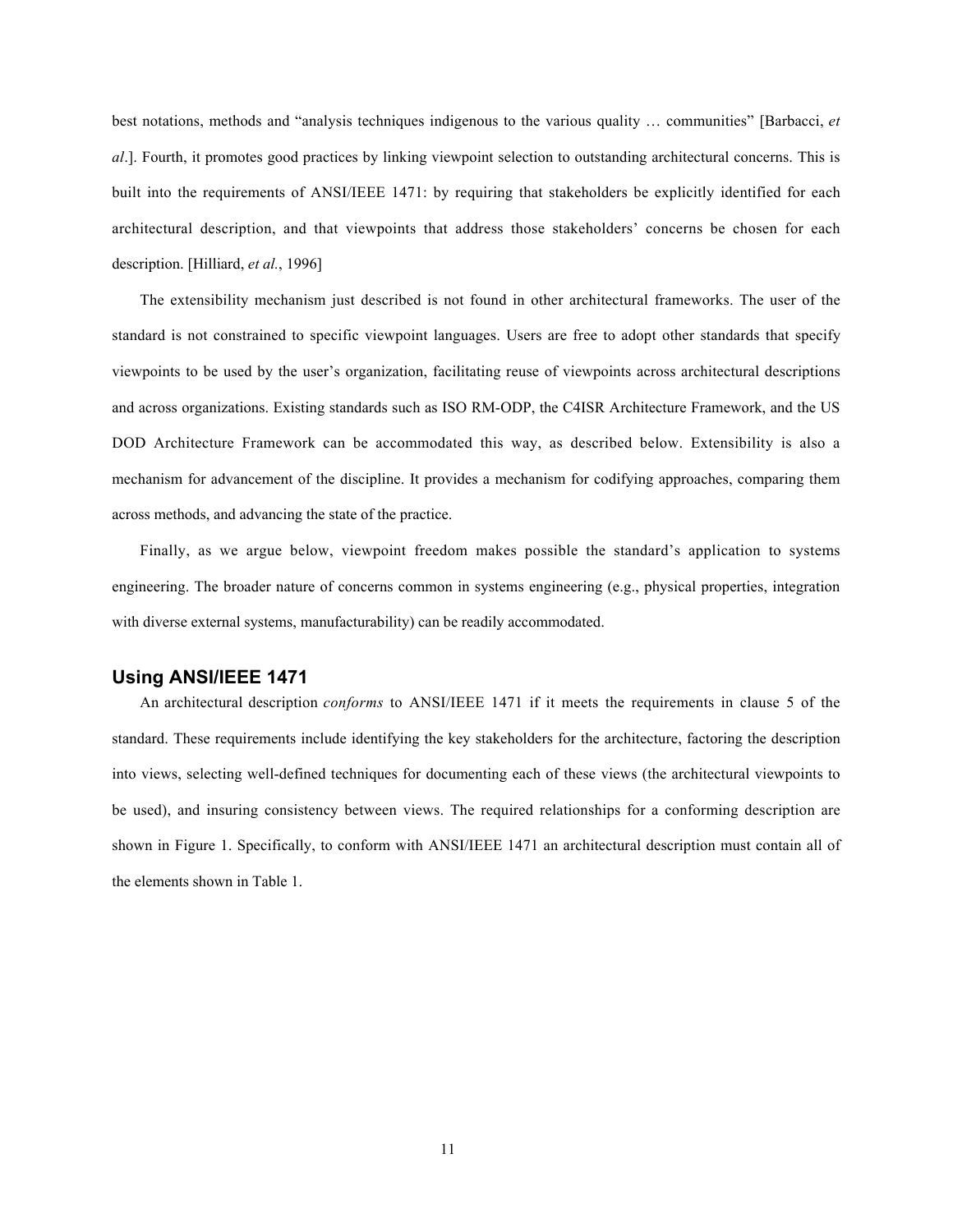- 1. Various documentary elements, such as date of issue, issuing organization, change history, summary, etc.
- 2. An identification of all stakeholders considered in formulating the architecture of the system.
- 3. An identification of all of the stakeholder concerns considered in formulating the architecture of the system.
- 4. Models of the system's architecture, organized into views, with a one-to-one relationship between the views provided and the viewpoints specified.
- 5. Each view is underwritten by a viewpoint. Just as a map has a legend or set of conventions; a view must have a related set of conventions.
- 6. Identification and description of all viewpoints used in the architectural description. Each viewpoint must be specified by a name; one or more stakeholders to be addressed; one or more concerns to be addressed; the language, modeling techniques, or analytical methods used in constructing a conforming view; and the source for the viewpoint. The use of explicitly or even formally defined viewpoint languages is encouraged, but the current state-of-the-art does not allow it to be required.
- 7. The rationale used to select the described architecture and evidence that significant alternatives were considered.
- 8. Each identified concern (3) is addressed by at least one view.
- 9. A list of all known inconsistencies among views, identified using explicit consistency and completeness criteria to check both within and between views.

## **Table 1. Normative elements of ANSI/IEEE 1471**

Within a conforming architectural description, the concerns of all of the stakeholders must be identified and all concerns must be mapped to at least one of the provided architectural views (through the viewpoints). Since users, acquirers, developers, and maintainers are all required stakeholders, their concerns are required to be addressed within the chosen viewpoints. For example, it is reasonable to expect that the functions provided by the system will be a concern of the users. Therefore, to satisfy users as stakeholders, a conforming description *must* have a functional viewpoint, or a viewpoint that otherwise covers the concern of functionality provided by the system. In this way there is, in effect, a required set of viewpoints (and thus views), as long as the actual stakeholders of the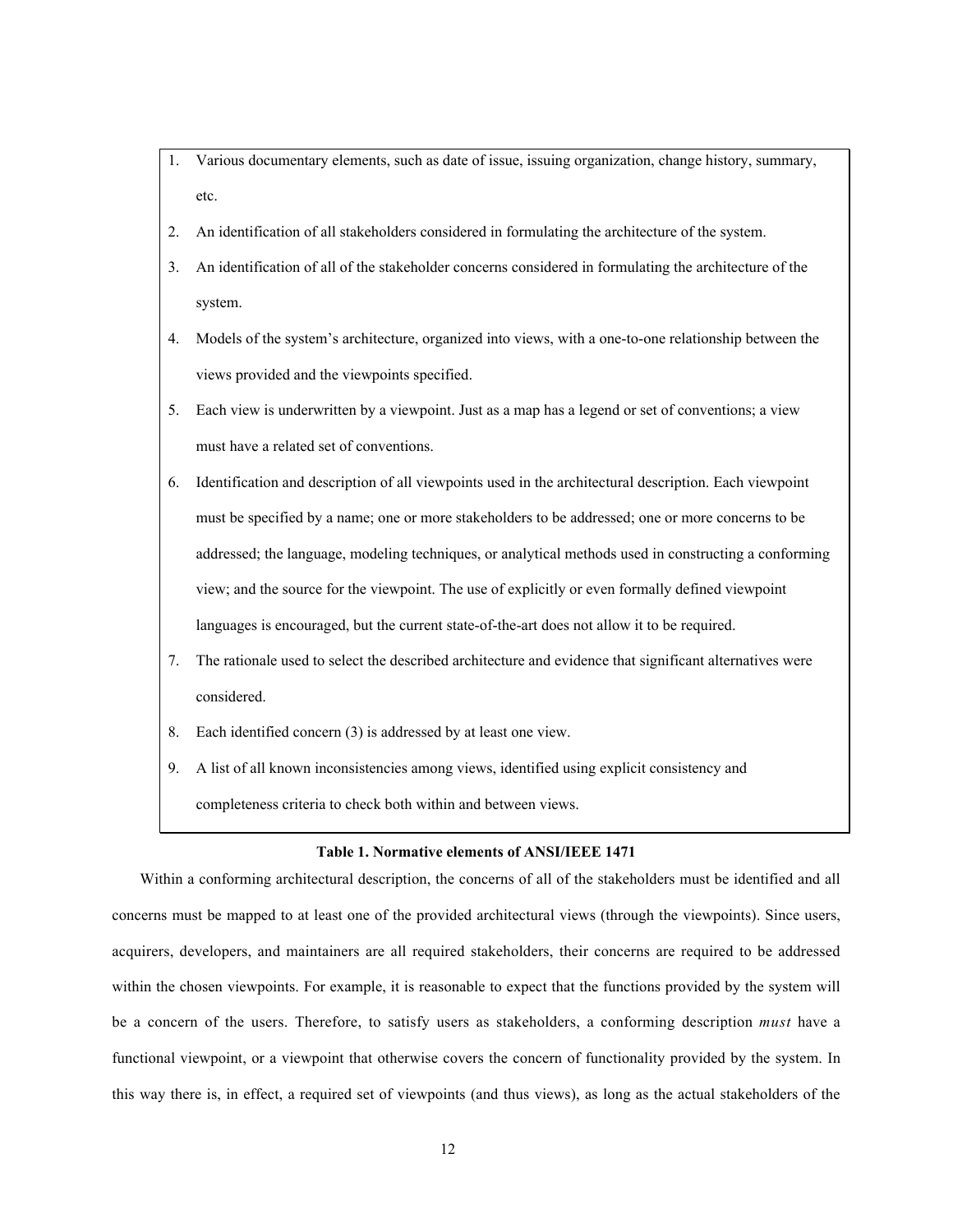system possess reasonably common kinds of concerns.

While ANSI/IEEE 1471 embodies ingredients (I-1), (I-2) and (I-3) discussed above, it is neutral on the other ingredients of an architectural framework. In the remainder of this section, we highlight a few of these considerations.

Although certain elements of an architectural process are "induced" by the requirements on content of an AD, there is no architecting process either assumed, described or required by ANSI/IEEE 1471. An implementing organization is free to use any process as long as it results in a conforming description. Each implementing organization must extend the framework of ANSI/IEEE 1471 to make its own AD process and standards. Implementing organizations can use this flexibility to adapt ANSI/IEEE 1471 to various purposes, including systemlevel descriptions. IEEE 1471 does not assume any particular system or software life cycle into which "architecting" has been embedded. Its use is therefore compatible with a range of life cycle styles from a traditional waterfall development, to more recent incremental/iterative approaches.

A consequence of this is that there is no relationship prescribed between requirements and architecture in the standard. Some approaches to architecture make a life cycle assumption (I-5) that requirements definition in the classic sense (i.e., an unambiguous and complete definition of what the system must do) precedes development of the architecture. A good example of this approach is how ANSI/IEEE 1471 integrates with IEEE/EIA 12207 a software development and life cycle standard. In other approaches (such as product line approaches), the architecture may be formulated prior to specific requirements analyses. Being life cycle- and process-neutral, ANSI/IEEE 1471 is compatible with either life-cycle approach. In some situations requirements owners can be considered the only stakeholders, and the requirements themselves the only concerns. ANSI/IEEE 1471 applies equally in situations where the architect and client must search for stakeholders, elicit and elaborate their concerns, and form a stable constituency for the construction of the system, *prior* to the specification of a system's requirements. In this case the classic acquisition requirements come from the architecting process and could be captured in a "requirements view". Having architects "search for" stakeholders may go beyond what some would consider architecting, but it is explicitly accommodated within ANSI/IEEE 1471.

## **Choosing and Writing Viewpoints**

A key contribution of ANSI/IEEE 1471 is the idea that a viewpoint associates a set of concerns about an architecture with how the architectural description will address these concerns, in terms of languages and notations,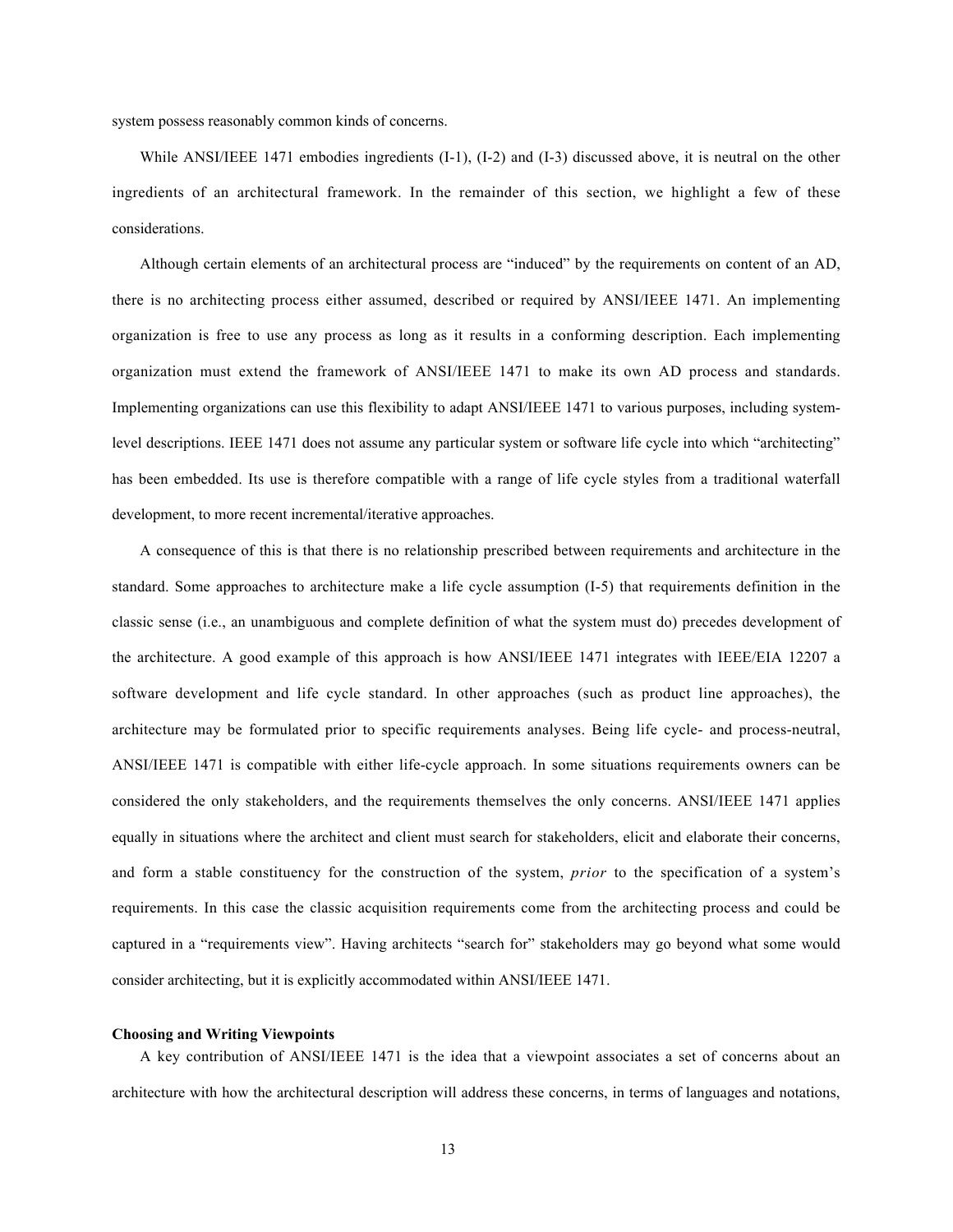models and analytical techniques, methods, etc. The intent is that an organization can develop a library of viewpoints as it gains experience with architecting. At the same time, each system is different, and often an existing viewpoint must be modified or perhaps a new viewpoint must be defined for the specific system at hand.

A viewpoint must define stakeholders [*who*] and concerns addressed [*what*], and define modeling language(s) and other analytical techniques [*how*] used to construct a conforming view. There are a number of example definitions of viewpoints in the annexes of ANSI/IEEE 1471. None of the examples is short enough for inclusion in this paper, but they can be given quickly in outline form. A use-case viewpoint would typically have system users as its stakeholders, the provided behavior as their concerns, and standard graphical textual use-case representations as the language [Larman, 1998 (esp. Chap. 6)]. A functional decomposition viewpoint might have implementing engineers as the stakeholders, precise functional specification as the concern, and graphical and textual data flow decomposition as the language [Hatley, 2000, (Chap. 4)].

ANSI/IEEE 1471 does not impose any particular degree of formality on architectural descriptions. The degree of formality is determined by the choice of description languages in the viewpoints. If the user of the standard wishes to use formal languages, they can be specified in the selected viewpoints. If the user wants little formality then informal languages can be specified. This flexibility is both a strength and a weakness of the standard. Because the standard takes such an open position relative to the languages that can be selected, conformance to the standard is no guarantee that the descriptive modeling has been carefully carried out. On the other hand, openness of the standard toward language selection ensures that users can adapt to their local needs. In particular, it makes it much easier to adapt ANSI/IEEE 1471 to system use because it does not force the adoption of particular software architecture description languages.

The selection of viewpoints for a given description also supports the notions of consistency and completeness checking across views in the description. ANSI/IEEE 1471 does not formally define consistency and completeness among views, but the ideas can be clearly articulated within the conceptual framework of the standard [Maier, 2000b]. Consistency means that the provided views should not mutually define something that is impossible. Put another way, there should exist at least one feasible implementation of the system, which, if reverse engineered into views, would match the views provided in its ANSI/IEEE 1471 architecture description. If two views describe the same thing in incompatible ways, it would be impossible to build a single system that matched both descriptions. In ANSI/IEEE 1471 we distinguish between intra-view consistency (which is a matter of good choice of description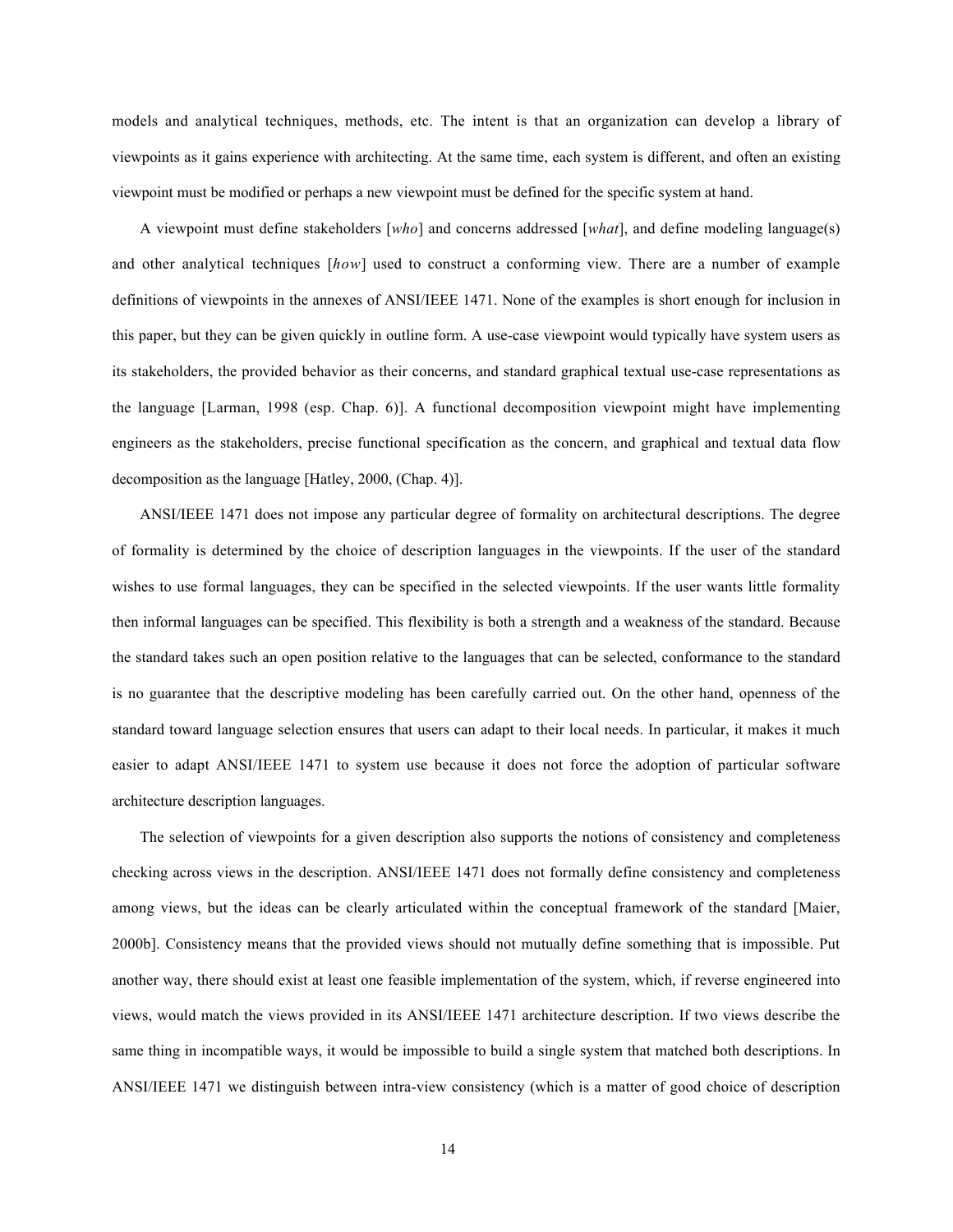languages) and inter-view consistency (which is a difficult analytical challenge).

Completeness is a more difficult concept. Within ANSI/IEEE 1471 a complete architecture description is one that "covers" all identified stakeholder concerns. Completeness should always be understood as complete relative to something, where the something is the set of identified stakeholder concerns. That is, the description must be fit for the purposes of its sponsor, which may be quite partial with respect to fitness for other purposes. This is an important distinction that often arises in practice. Consider the case of developing a satellite. A set of architecture plans produced for the satellite program sponsor may be quite adequate for the sponsor to make a decision on whether or not to go ahead with the project and yet still be far from complete with respect to what the actual satellite contractors will need during construction. We expect an extended process of design refinement to occur after the basic acquisition has been made. Similarly, there may be architectural descriptions that are quite adequate for limited purposes (such as evaluating system interoperability) but inadequate for the purpose of contracting for system construction. By understanding completeness to mean completeness with respect to identified stakeholder concerns, rather than a more abstract notion, it is possible to use ANSI/IEEE 1471 to rationalize architecture frameworks targeted at relatively limited audiences.

An essential idea of the ANSI/IEEE 1471 approach to architecture is that architecture descriptions must explicitly flow from the selection of stakeholders and concerns. Instead of mandating a particular description language or description products, ANSI/IEEE 1471 mandates that the stakeholders and concerns for the architecture be explicitly identified, and that all description elements flow from those stakeholders and concerns identified. While this is hardly original in systems engineering practice, it is in contrast of many of the existing standards. For example, the U.S. DOD Architecture Framework is built on mandating particular description products, and stakeholders are mentioned only in passing. Placing the stakeholders and their concerns in a central position helps in subsequent analysis activities. By having the concerns explicit there is a natural way to identify the quality factors of interest, and thus the appropriate subjects of analysis.

#### **ARCHITECTURE IN SYSTEMS ENGINEERING**

In this section, we discuss the applicability of ANSI/IEEE 1471 in systems architecting. In this discussion, we raise three issues: (1) What can the application of ANSI/IEEE 1471 offer to systems architecting? (2) Are there impediments to its application? (3) Is it compatible with other, existing systems architecting practices?

The elements of ANSI/IEEE 1471 as an architectural framework are equally applicable to systems architecture.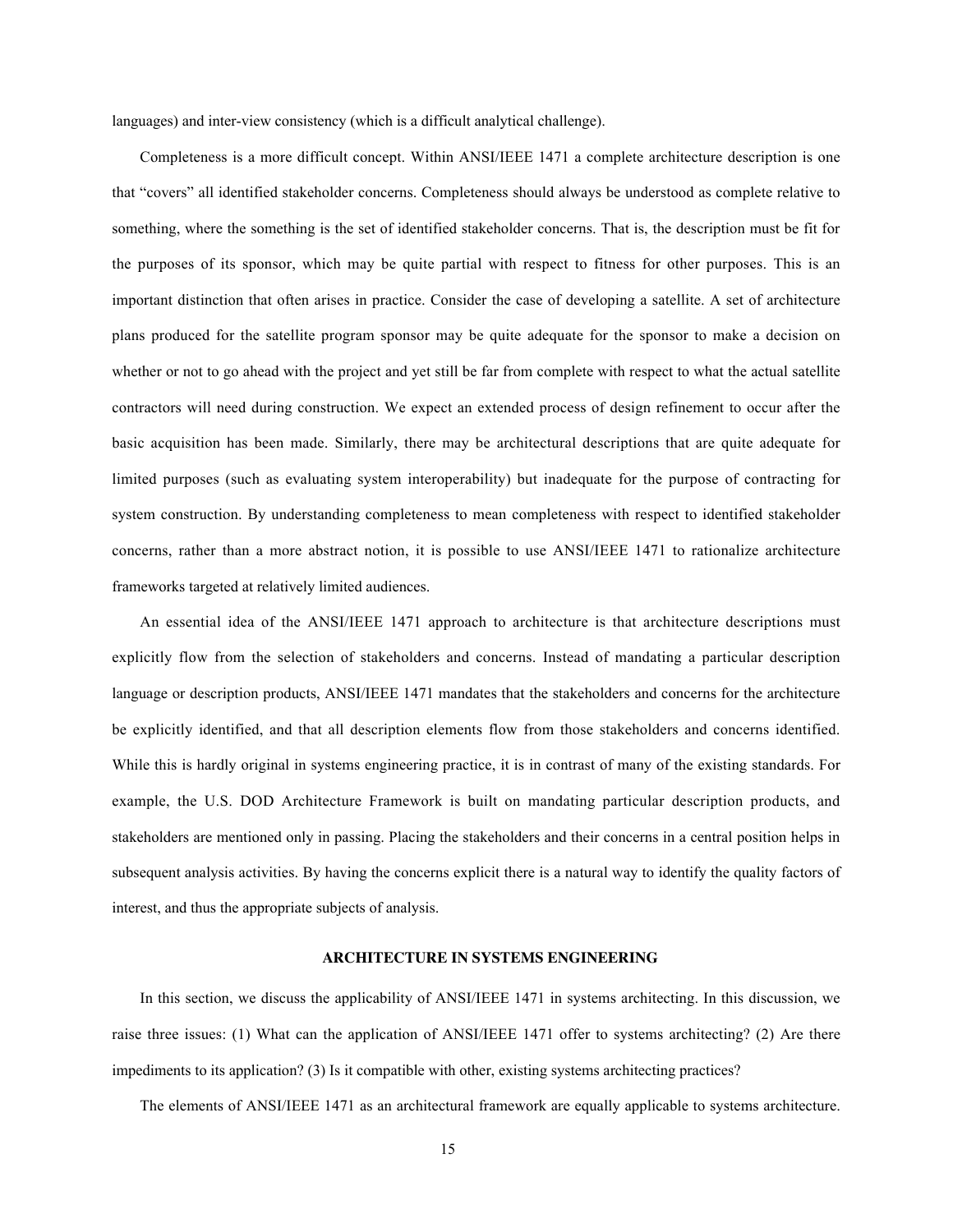It was clear to the ANSI/IEEE 1471 developers that the practices being recommended were not unique to software, but applied equally to more general systems. Because the standards effort was under the sponsorship of the Computer Society, there was no effort to explicitly extend the work beyond software-intensive systems. The definition of architecture seems to codify existing practice, if one construes "components" to include hardware and people as well as software components. The conceptual framework of stakeholders, concerns, views and viewpoints also applies directly—since there is nothing in the framework limiting its scope to software.

ANSI/IEEE 1471 requires a particular set of stakeholders to be considered for a conforming architectural description. An AD must identify users, acquirers, developers, and maintainers of the system as stakeholders. For systems engineering use, this set needs to be taken metaphorically. A wider set of system stakeholders might include: operators, producers, testers, deployers, trainers, disposers, the public, management, competitors, and regulators.

The position of ANSI/IEEE 1471 with respect to stakeholders and concerns makes it quite appropriate for systems engineering. ANSI/IEEE 1471 does not assume, as many software engineering standards do, that requirements are already worked out and that basic tradeoffs have been made. ANSI/IEEE 1471 places the beginning of the analysis directly with the primary stakeholders, which is where it should be to maximize the extent to which systems engineering can productively affect the system. ANSI/IEEE 1471 also facilitates interaction between systems engineering and software engineering by using a compatible set of concepts to describe both system and software architectures. This approach is likely to improve work practices in those systems where software dominates development (the original target of ANSI/IEEE 1471).

## **ANSI/IEEE 1471 and Other Standards**

As ANSI/IEEE 1471 developed, it became clear that it would work best if it meshed with existing architecture standards (e.g., ISO Reference Model-Open Distributed Processing (RM-ODP) [ISO, 1996], U.S. C4ISR Architecture Framework [C4ISR, 1997], U.S. DOD Architecture Framework [DODAF, 2003]). In general, ANSI/IEEE 1471 is compatible with the existing standards, although architectural descriptions developed in accordance with existing standards are not automatically conformant/conforming to ANSI/IEEE 1471. In some cases the concepts and models in the existing standards need to be refined to be ANSI/IEEE 1471-conformant. This refinement can be an important vehicle for reconciling the diverse framework standards.

IEEE 1471 is not a replacement for these other standards; it is an organizing framework intended to supplement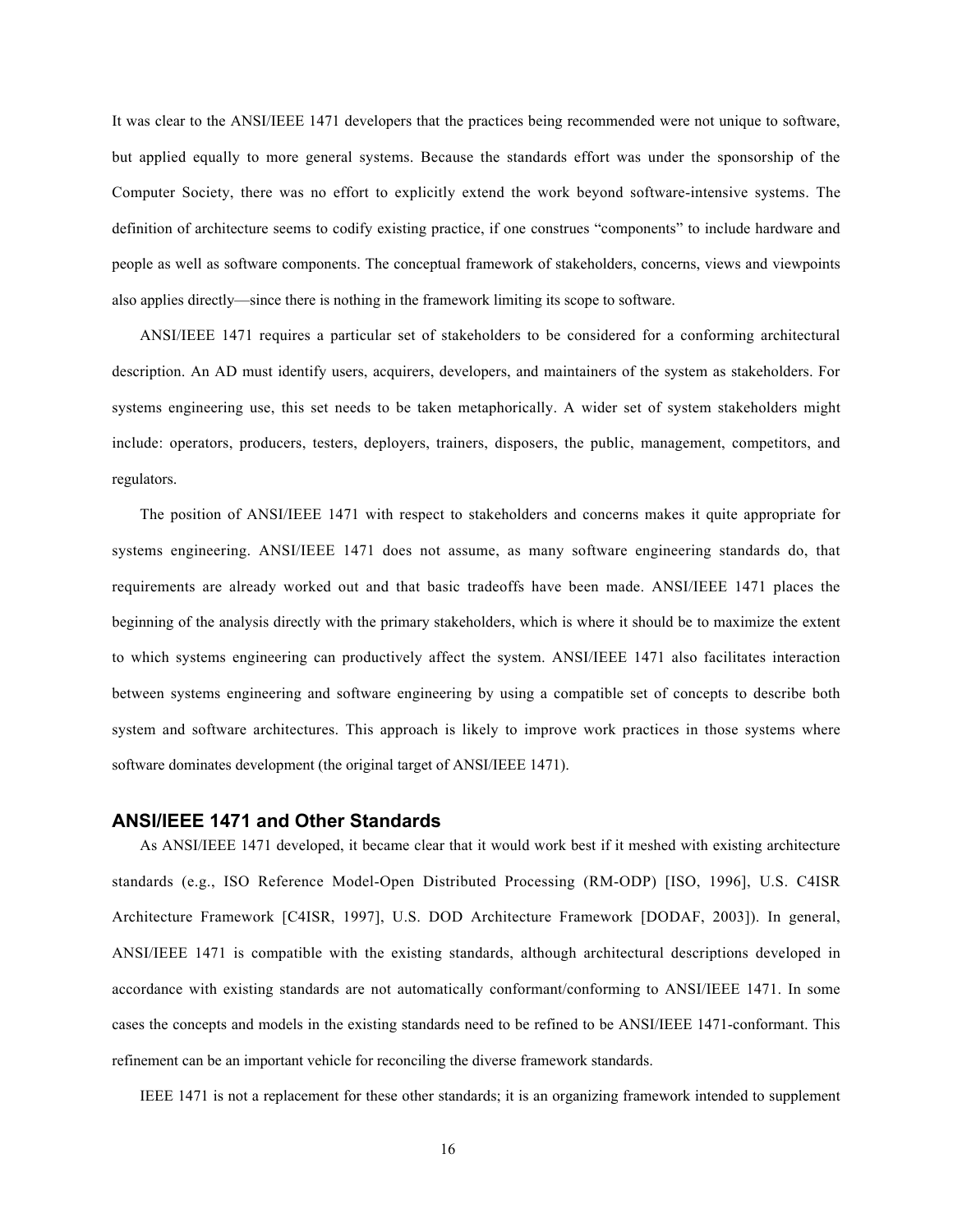such standards, by providing specific content requirements on architectural descriptions. Annex D of the standard addresses its relationship to the IEEE/EIA 12207 standard on software life cycle processes and the ISO/IEC Open Distributed Processing—Reference Model (RM-ODP). The approaches taken in this annex are described below. The Open Group Architecture Framework (TOGAF) is also moving toward harmonization with IEEE 1471. The requirements of US DoD Architecture Framework (DODAF) can be cast as requiring ADs to have at least three particular viewpoints. The three required viewpoints correspond to the three DODAF views (operational, system, and technical views), each with a specified set of representations (in the DODAF product descriptions). Seen in this way, the DODAF is an additional requirement placed on ADs for certain classes of system that facilitates the evaluation of those ADs from the perspective of the requiring group. On the other hand, some additional information must be added to a DODAF architecture description to enable it to conform to ANSI/IEEE 1471. In particular, the specific stakeholders and concerns to be addressed by the DODAF architecture description must be explicitly stated. This helps to rationalize the DODAF views and products by establishing those stakeholder concerns that each DODAF product is intended to address.

Use of ANSI/IEEE 1471 can facilitate the evolution of domain-specific architecture and architecture description standards by installing common language and concepts. ANSI/IEEE 1471 may be very useful for extending the architecture frameworks that exist and reconciling them with each other. Viewed through the lens of ANSI/IEEE 1471, existing architecture frameworks may be better understood by other communities. ANSI/IEEE 1471 forces the question of explicitly considering the stakeholder audience for each architecture description. A domain-specific standard that provides information required for one group of stakeholders may be a good standard, but ANSI/IEEE 1471 can identify the deficiency of such a framework when additional stakeholders not included in the domainspecific description standard have to be introduced.

Annex D of the standard specifically addresses its relationship to IEEE/EIA 12207 [IEEE, 1998] and ISO RM-ODP [ISO, 1996]. Both can be relatively reconciled with ANSI/IEEE 1471, though by different means. IEEE/EIA 12207 takes a conventional, top-down decomposition approach to software development. In this case IEEE/EIA 12207 becomes the process standard and ANSI/IEEE 1471 a standard for one of the process-required descriptions. This can apply more generally to other process-oriented standards. ANSI/IEEE 1471 describes a specific viewpoint that can reconcile the standards by making the viewpoint normative within an organization's architecture descriptions. RM-ODP already falls into a five-viewpoint structure. It can be reconciled with ANSI/IEEE 1471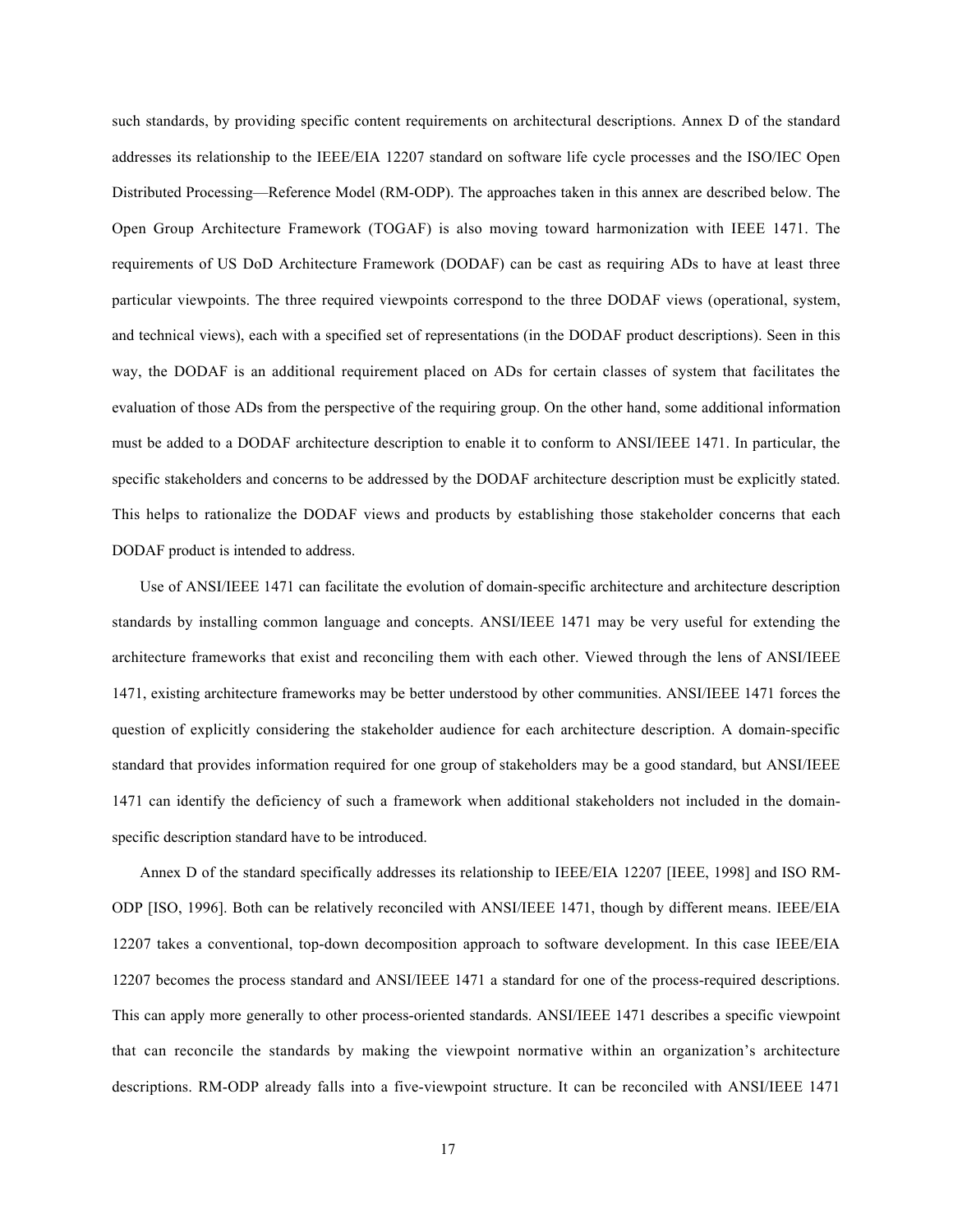simply reorganizing the contents of each viewpoint.

A more complex example shows how the ANSI/IEEE 1471 concepts integrate into existing systems engineering methods. The Hatley-Pirbhai method [Hatley, 2000] can be recast as three required viewpoints. The three resulting viewpoints, in ANSI/IEEE 1471 terms, are shown in Table 2.

**Viewpoint Name**: Requirements **Stakeholders**: Users, developers **Concerns**: Input-output behavior delivered by the system, functional decomposition of the system **Modeling language**: Data Flow Diagrams with Hatley-Pirbhai control flow extensions. Used to produce a single decomposition tree of system functions, with external interface resolving enhancements. **Consistency and Completeness Analysis Methods**: Documented series of consistency rules **Viewpoint Name**: Structure (called "architecture model" in [Hatley-Pirbhai, 2000]) **Stakeholders**: Developers **Concerns**: Identification of system components and their interfaces **Modeling language**: Tree of module diagrams, arranged in two layers (connection diagrams and flow diagrams) **Consistency and Completeness Analysis Methods**: Documented series of consistency rules **Viewpoint Name**: Allocation **Stakeholders**: Developers, acquirers **Concerns**: Mutual consistency of requirements with structure **Modeling language**: Allocation table relating primitive functions in requirements model tree to modules in the structure model **Consistency and Completeness Analysis Methods**: All primitive functions allocated to exactly one module, every module allocated at least one primitive function. Structure data flow consistency with allocated functions.

## **Table 2. The three viewpoints of the Hatley-Pirbhai method**

Other standards can be similarly recast as additional normative extensions on ANSI/IEEE 1471 ADs. This is illustrated in Table 3. The table shows that the primary mechanism is the casting of the other standards' view-like concepts into ANSI/IEEE 1471 viewpoints. This highlights the value of ANSI/IEEE 1471 as an organizing framework for ADs in different domains, and potentially a means for improved understanding between domains. It also highlights the fact that many existing architecture frameworks do not specify a set of views large enough to satisfy all concerns, just those of particular stakeholder groups. Equally, some of the frameworks may over-specify by requiring views not necessary for certain purposes. There is nothing wrong with this, as long as system developers do not think that the resultant incomplete expression of a system's architecture is actually complete.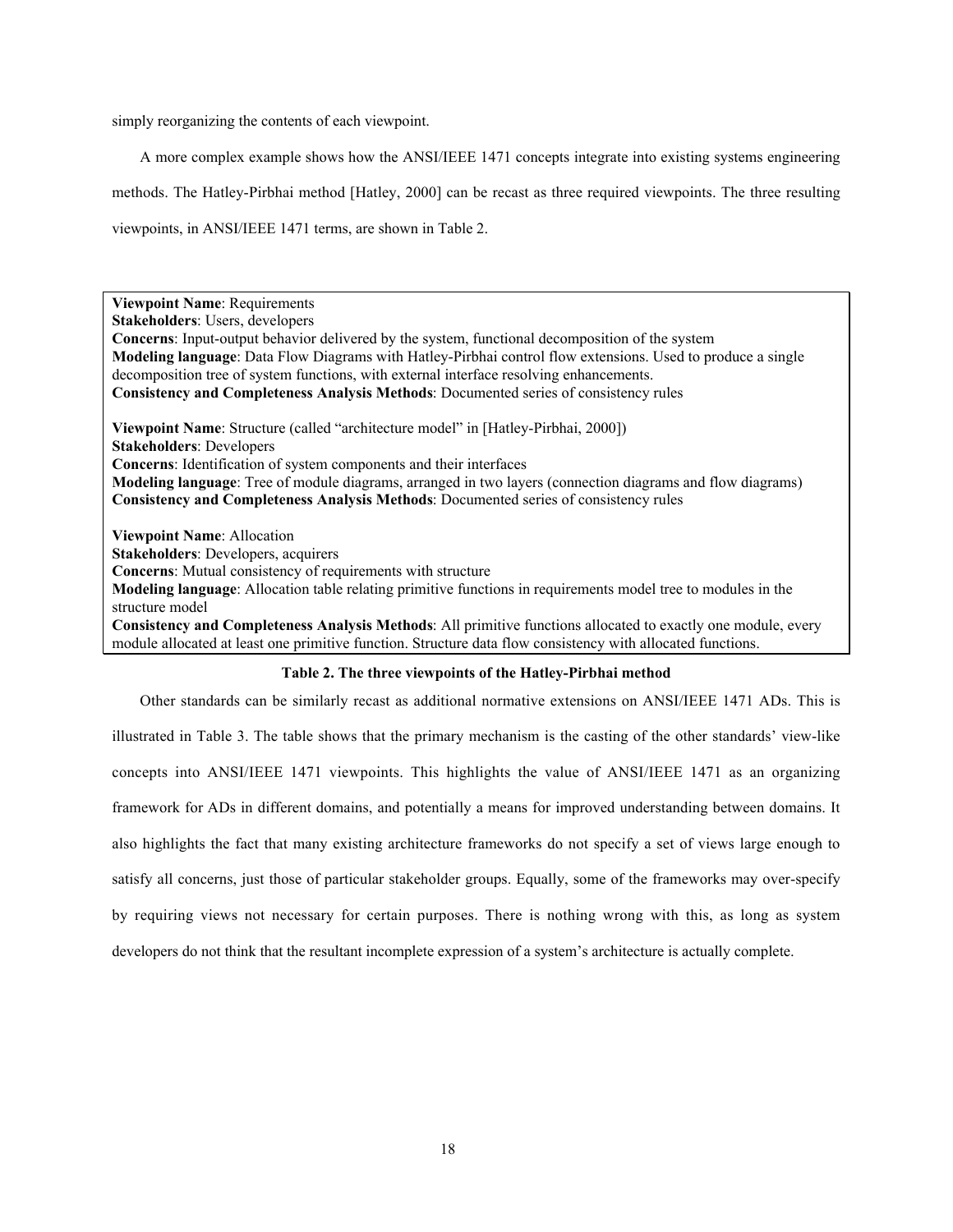For an existing architecture framework to produce architectural descriptions that are conformant to ANSI/IEEE

1471, the framework must:

Require the inclusion of administrative material in accordance with the initial parts of section 5 of ANSI/IEEE 1471; Require explicit identification of stakeholders and concerns, either individually by architecture description or generally as part of the framework definition; Explicitly define the required viewpoints, including the stakeholders and concerns addressed and the languages used; and

Explicitly lay out the intra-view and inter-view consistency criteria, even though they may not be formal.

A framework may also lay out a more explicit and normative process to follow in constructing architecture descriptions, though it need not do so to produce ANSI/IEEE 1471-conformant descriptions. Based on these criteria, the ISO RM-ODP [ISO, 1996] and Kruchten's 4+1 [Kruchten, 1995] frameworks are closest to producing ANSI/IEEE 1471-conformant descriptions. Neither explicitly requires identification of stakeholders and concerns, but both deal with the issue implicitly. Both have explicitly defined viewpoints, although their terminology is somewhat different. Both use moderately formal notations within their viewpoints.

Applying the US DoD's Architecture Framework (or its predecessor the C4ISR Architecture Framework) does not produce ANSI/IEEE 1471-conformant architectural descriptions, although it could be modified to do so. The DODAF does not require that stakeholders and concerns be explicitly identified. The framework's development was oriented toward acquisition supervisors whose primary concerns were interoperability and its evaluation. In practice the DODAF has often been used to produce architecture descriptions for acquirers in early stages of development, a task it is not necessarily well suited for. The DODAF requires three views with defined notations, but they differ somewhat from what is required in ANSI/IEEE 1471. The three viewpoints in the DODAF are broader than the viewpoints in ANSI/IEEE 1471. In normal use of ANSI/IEEE 1471 one would divide the three DODAF viewpoints

| $4 + 1$            | <b>ISO RM-ODP</b>  | <b>C4ISR</b>       | Zachman           |
|--------------------|--------------------|--------------------|-------------------|
| [Kruchten, 1995]   | [ISO, 1996]        | [C4ISR, 1997]      | [Zachman, 1987]   |
| Logical            | <b>Enterprise</b>  | <b>Operational</b> | Data              |
| <b>Process</b>     | <b>Information</b> | <b>System</b>      | <b>Function</b>   |
| <b>Physical</b>    | Computation        | <b>Technical</b>   | <b>Network</b>    |
| <b>Development</b> | <b>Engineering</b> |                    | People            |
| <b>Scenarios</b>   | <b>Technical</b>   |                    | <b>Time</b>       |
|                    |                    |                    | <b>Motivation</b> |

**Table 3.** Examples of the viewpoints/views required by well-known architecture frameworks. The views and viewpoints in the standards are not necessarily precisely equivalent to IEEE 1471's, but show the possibilities for reconciliation.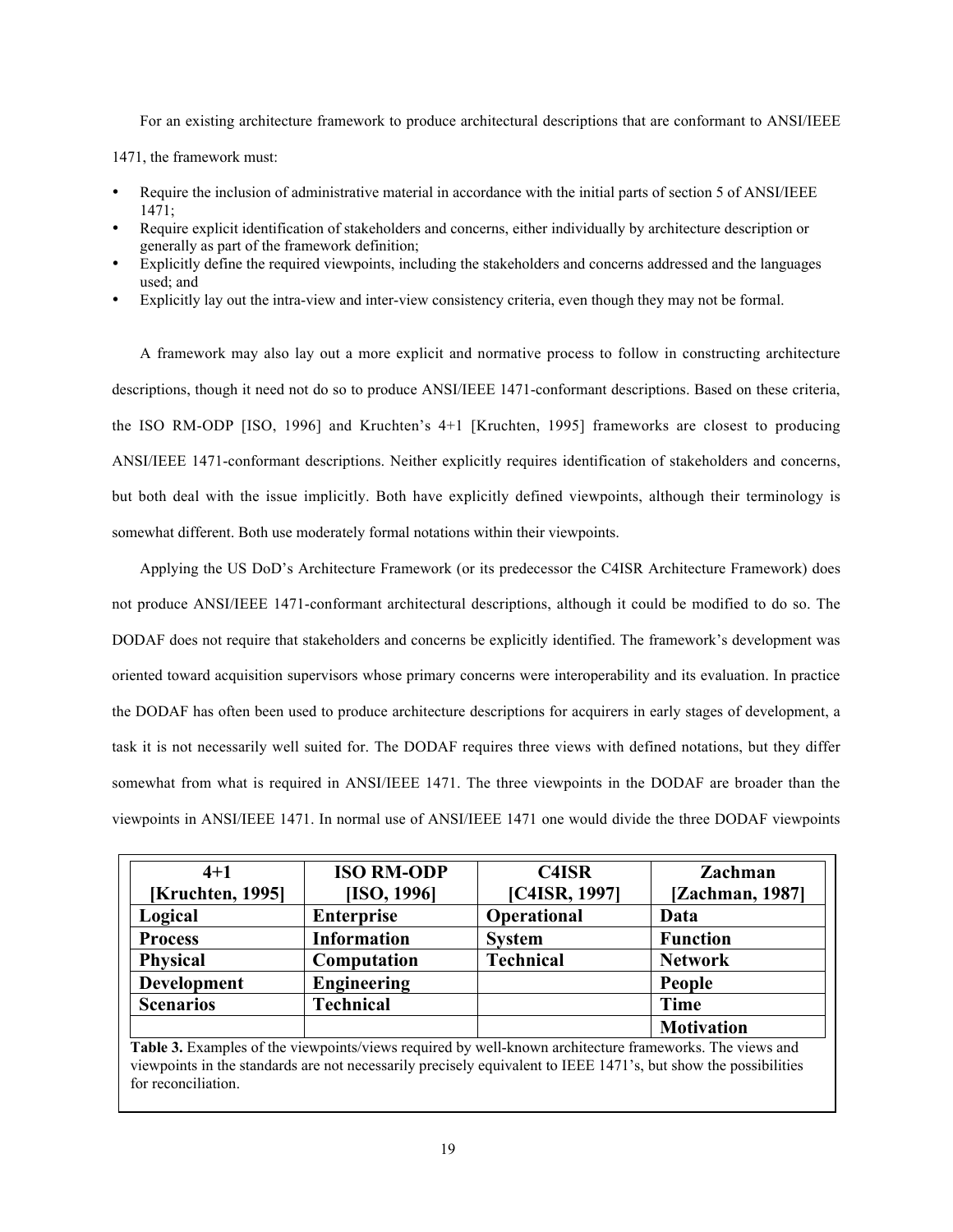into smaller parts targeted at smaller groups of concerns. The notations in the DODAF are also very informal. ANSI/IEEE 1471 allows this, but most users of ANSI/IEEE 1471 seek a greater degree of formality, at least to the level of an explicit schema for each architecture notation.

One potential point of conflict with other frameworks is ANSI/IEEE 1471's insistence that architecture includes stakeholders and concerns rather than being solely concerned with the physical structure of the system (as in some architecture description languages). This is really a conflict of terminology rather than disagreement over good practices. The conflict occurs because some groups use the term "architecture" to refer only to the initial parts of a physical design and assume that requirements are essentially a fixed input to architecture development. Systems engineers would agree that requirements should flow from stakeholders and concerns, but might argue that these issues should be resolved before architecture work begins. ANSI/IEEE 1471 takes the broader approach that architecting considers requirements and design in partial parallelism [Maier, 2000a]. ANSI/IEEE 1471 can be used in environments where requirements and design are more strictly separated by having a process that requires that views be resolved in a particular order.

We have already discussed how ANSI/IEEE 1471 is intended to be process-neutral. It can therefore be applied within the context of systems engineering process standards such as ANSI/EIA 632, *Processes for Engineering a System* and ISO/IEC 15288, *Systems Engineering—System Life Cycle Processes*. ISO/IEC 15288 was developed as the systems engineering companion to ISO/EIA 12207 (discussed above). It provides a common framework of processes to develop and manage systems engineering efforts. ANSI/EIA 632 is another process standard, providing an "integrated set of fundamental processes to aid a developer in the engineering or reengineering of a system". There are several points in the fundamental processes wherein an architectural description might be produced or applied:

Technical Management: a strawman architecture may be prepared for costing and planning purposes Acquisition and Supply: an AD may form part of the basis for a acquirer-supplier agreement System Design, Solution Definition: an AD may be prepared to document system architecture for stakeholders and developers Product realization: an AD may be prepared as blueprints for developers Technical Evaluation: an AD may be prepared as the basis for verification, validated against requirements

#### **CONCLUSIONS**

In this paper, we have introduced ANSI/IEEE Std 1471 and described its characteristics as an architecture framework. We have contrasted it with other architectural frameworks and then moved this discussion from software engineering to systems engineering. A key observation is that the conceptual framework on which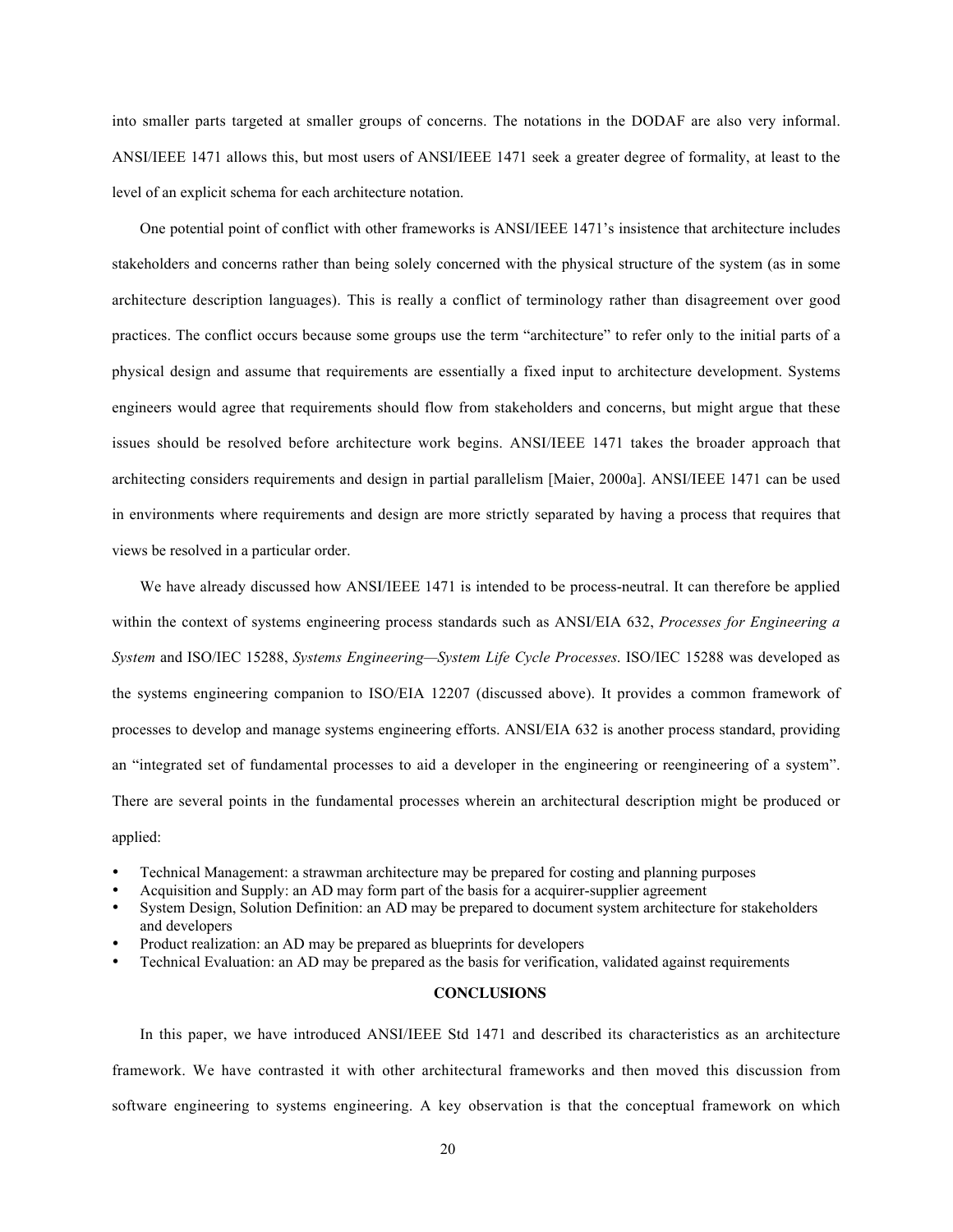ANSI/IEEE 1471 is based is not particularized for software systems. We have demonstrated its applicability to systems engineering through a discussion of its use with system engineering standards and techniques.

While written as a standard for software-intensive systems, ANSI/IEEE 1471 is equally applicable to more general systems in providing a template for architectural descriptions. A conforming architectural description will incorporate many of the consensus best practices in architectural description, although a great deal of good practice (e.g. selection of viewpoints as a function of system type) lies outside the scope of the current version of ANSI/IEEE 1471. A particularly important application of ANSI/IEEE 1471 in systems engineering may be to reconcile and rationalize the wide array of architecture frameworks now becoming popular.

## **REFERENCES**

#### ANSI/EIA Std 632, *Processes for Engineering a System*.

- ANSI/IEEE Std 1471-2000, *Recommended Practice for Architectural Description of Software-Intensive Systems*.
- Barbacci, M. R., Klein, M. H., Weinstock, C. B., Principles for Evaluating the Quality Attributes of a Software Architecture. Software Engineering Institute Technical Report, CMU/SEI-96-TR-036, 1996.
- Bass, L, Clements, P., Kazman, R., *Software Architecture in Practice*, Addison Wesley, 1997.
- C4ISR Architecture Framework, version 2.0, U. S. Department of Defense Architecture Working Group, December, 1997.
- Clements, P., et al., Documenting Software Architectures: Views and Beyond, Addison Wesley, 2002.
- Department of Defense Architecture Framework, version 1.0, U.S. Department of Defense Architecture Working Group, 2003.
- Ellis, W. J., Hilliard, R., Poon, P. T., Rayford, D., Saunders, T. F., Sherlund, B., and Wade, R. L., Toward a Recommended Practice for Architectural Description, *Proceedings of 2nd IEEE International Conference on Engineering of Complex Computer Systems*, Montreal, Quebec, Canada, October 21-25, 1996.
- Gacek C., Abd-Allah, A., Clark, B. and Boehm, B. W., "On the definition of software system architecture", *Proceedings of the First International Workshop on Architectures for Software Systems*, Seattle, WA, 1995.
- Hatley, D., Hruschka, P., Pirbhai, I., Process for System Architecting and Requirements Engineering, Dorset House, 2000.
- Hilliard, R., Rice, T. B, Schwarm, S. C., "The Architectural Metaphor as a Foundation for Systems Engineering", in Proceedings of the 1996 Symposium of the International Council on Systems Engineering, 1996.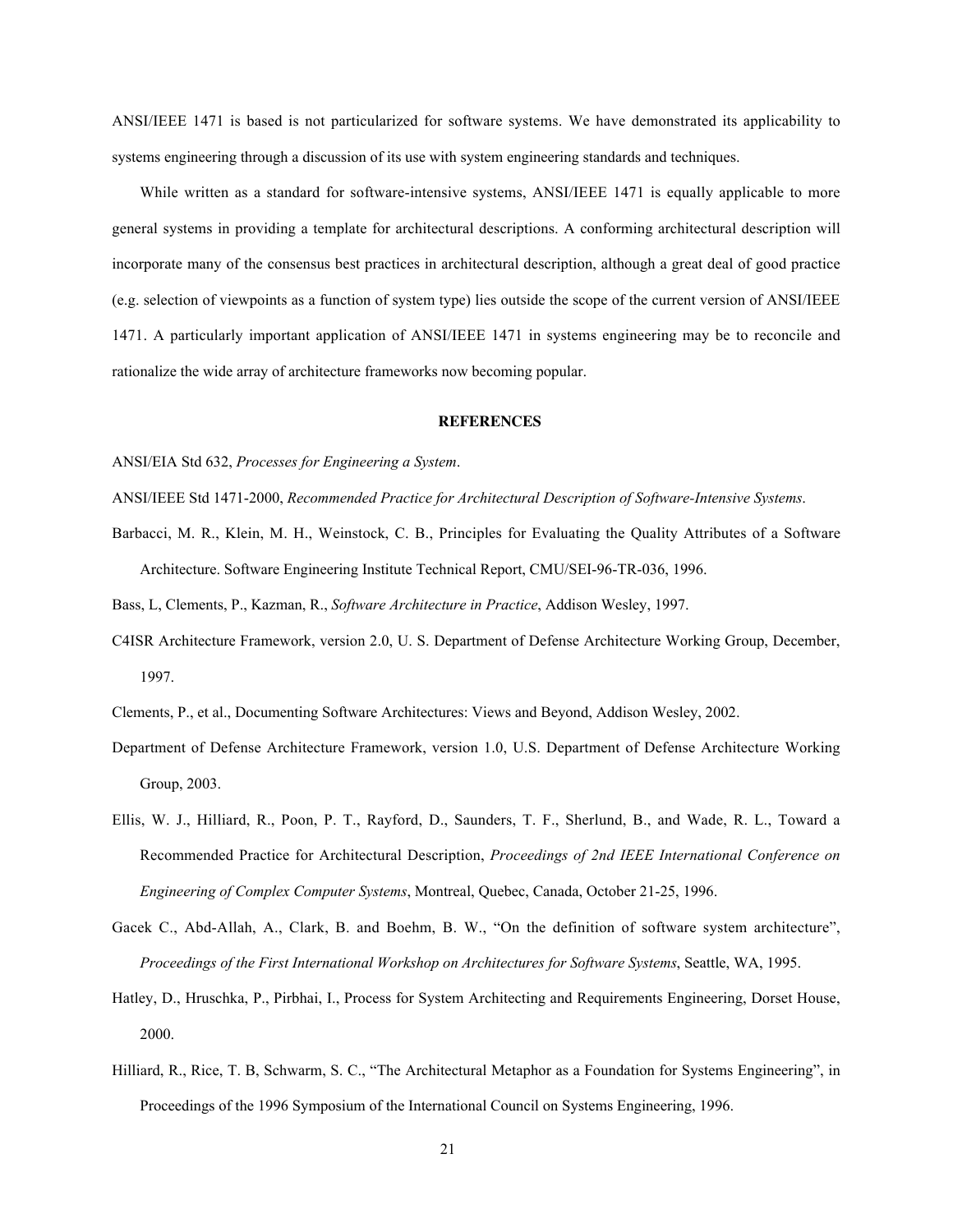Hillliard, R., IEEE Std 1471 and Beyond. in *SEI Workshop on Software Architecture Representation, 16-17 January 2001*. Software Engineering Institute Special Report CMU/SEI-2001-SR-010.

IEEE/EIA 12207.0-1996, *Standard for Information Technology—Life Cycle Processes*, March 1998.

- ISO/IEC 10746-3:1996, *Information technology—Open Distributed Processing-Reference Model: Architecture*, 1996.
- ISO/IEC 15288, *Systems Engineering—System Life Cycle Processes*, 2003.
- Kandé, M. M., A concern-oriented approach to software architecture. Doctoral dissertation, École Polytechnique Fédérale de Lausanne, 2003.
- Kruchten, P. B., A 4+1 View Model of Software Architecture, *IEEE Software Magazine*, pp. 42-50, Nov. 1995
- Larman, C., Applying UML and Patterns, Prentice Hall, 1998.
- Maier, M. W., and Rechtin, E., The Art of Systems Architecting, second edition, CRC Press, 2000.
- Maier, M. W., Model Organization through Viewpoints and Views, in Proceedings of International Council on Systems Engineering Mid-Atlantic Regional Conference, pp. 6.2-1 to 6.2-9, 2000.
- Maier, M. W., Reconciling System and Software Architectures, in *Proceedings of the Eighth Annual International Symposium of the International Council on Systems Engineering,* pp. 99-106, 1998.

Zachman, J.A., A framework for information systems architecture. *IBM Systems Journal*, 26(3), 1987.

## **AUTHOR INFORMATION**

**Mark W. Maier** was educated at Caltech and the University of Southern California. He received B.S. and M.S. degrees from Caltech, and the EEE and Ph.D. in Electrical Engineering from USC. While at USC he was a section head at the Hughes Aircraft Company, Radar Systems Group where he led signal processing efforts in advanced radars and electronic warfare systems, and held a Howard Hughes Doctoral Fellowship. He was also a corporate instructor in the Hatley-Pirbhai structured analysis and design method. He is currently a Distinguished Engineer at the Aerospace Corporation. He has supported a variety of national security space customers. Previously, he was an Associate Professor of Electrical Engineering at the University of Alabama in Huntsville (UAH). While at UAH he was the faculty advisor to the SEDSAT-1 student satellite project, which successfully launched a microsatellite in 1998.

Maier is the co-author, with Eberhardt Rechtin, of "The Art of Systems Architecting." He was a member of the IEEE 1471 writing team and was the chair of the ballot resolution committee.